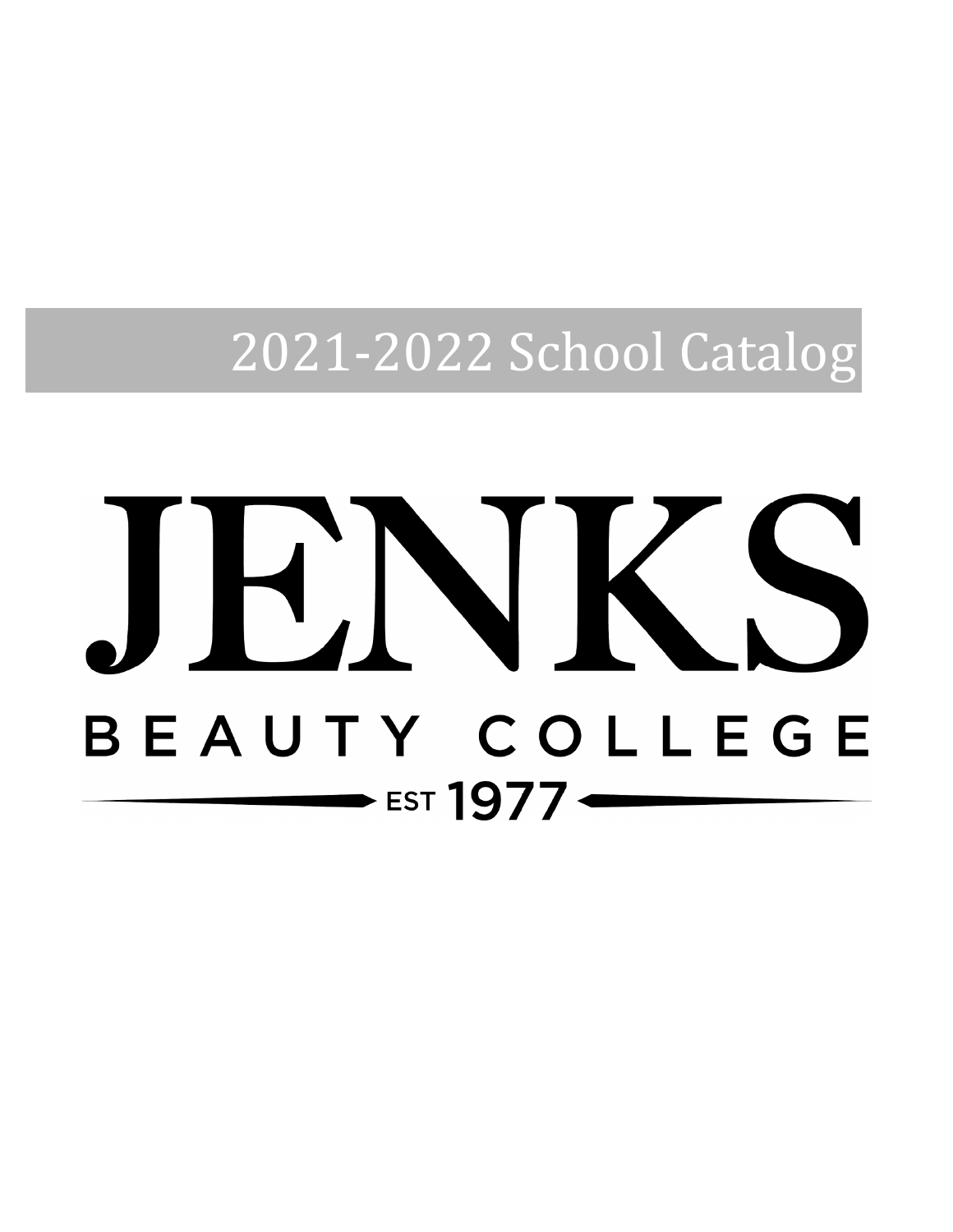## **2021-2022 SCHOOL CATALOG JENKS BEAUTY COLLEGE**

**535 W Main Street Jenks, OK 74037 918.299.0901 Fax: 918.299.7053 www.JenksBeautyCollege.com**

CELEBRATING OVER 30 YEARS OF QUALITY EDUCATION IN THE COSMETOLOGY ARTS AND SCIENCES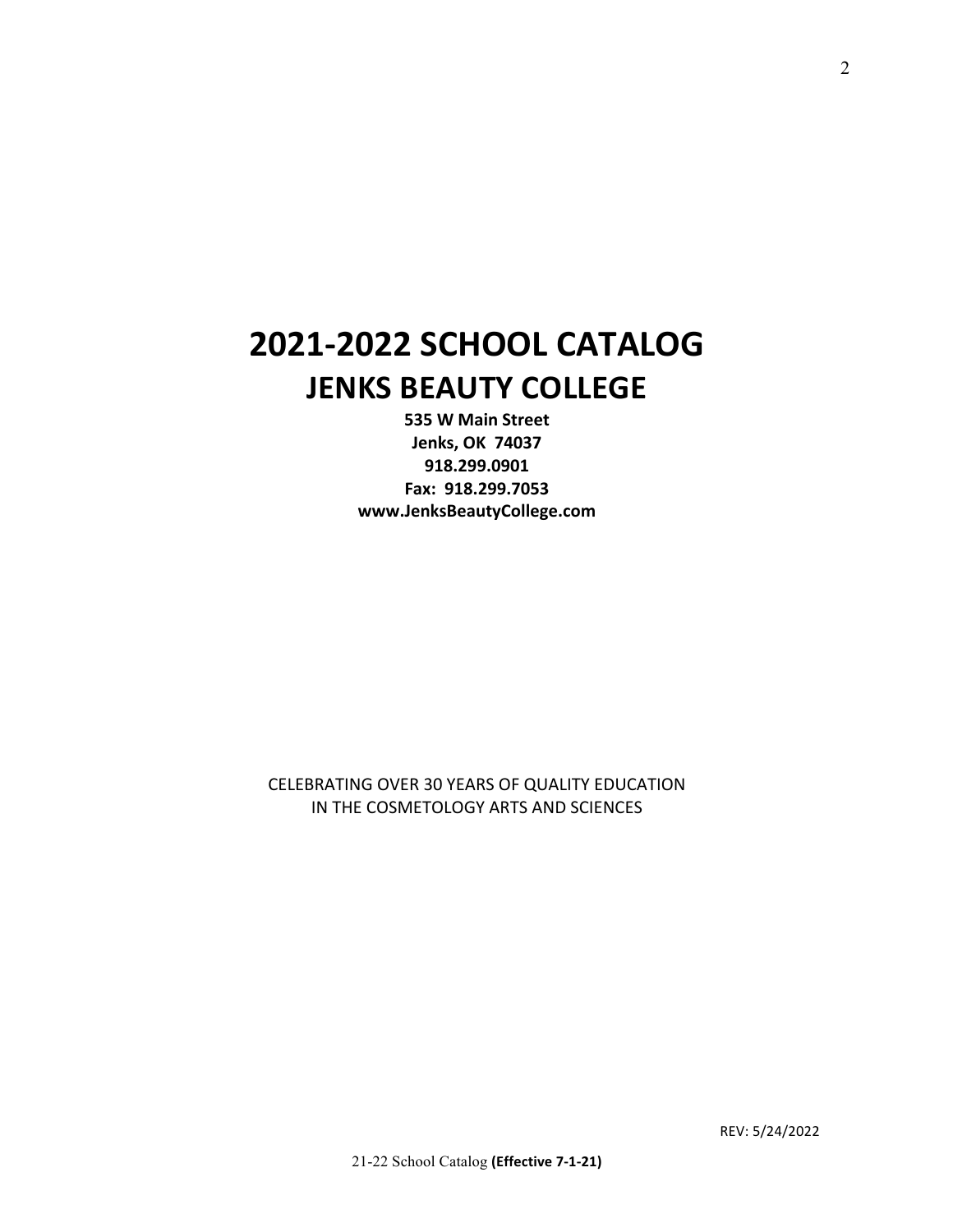## **ADMINISTRATIVE STAFF AND FACULTY**

RONNIE CARLSON **PRESIDENT AND OWNER** KENDALL GARNER FINANCIAL AID DIRECTOR SHANICE CARLSON **ACCOUNTING MANAGER** ADRIANNA CHAPMAN BURSAR CHRISTOPHER WESTMORELAND REGISTRAR PRE'ZONTA ROBERTSON **MASTER INSTRUCTOR** MARGARET REASOR MASTER INSTRUCTOR JONATHAN LEAKE MASTER INSTRUCTOR SHAREON JOSEPH MASTER INSTRUCTOR MERICA TRAEGER **MERICA TRAEGER JAMISON WHITE MASTER INSTRUCTOR** BROOKLYN GRAY **MASTER INSTRUCTOR** 

TARINA FOSTER **EXECUTE TARINA FOSTER** DIRECTOR OF EDUCATION/MASTER INSTRUCTOR REGINELL JONES **CUSTOMER RELATIONS SPECIALIST** KARLETTE MORRISON **NAIL TECH DEPARTMENT HEAD/MASTER INSTRUCTOR** 

## **LICENSING AND ACCREDITING AGENCIES**

| Licensed by:   | Oklahoma State Board of Cosmetology and Barbering<br>2401 NW 23 <sup>rd</sup> , Ste 84<br>Oklahoma City, OK 73106                                                                                     | 405.521.2441 |
|----------------|-------------------------------------------------------------------------------------------------------------------------------------------------------------------------------------------------------|--------------|
| Accredited by: | National Accrediting Commission of<br><b>Career Arts and Sciences</b><br>3015 Colvin Street<br>Alexandria, VA 22314                                                                                   | 703.600.7600 |
| Approved for:  | VA education benefits by the<br>Oklahoma Department of Veterans Affairs<br><b>State Approving Agency</b><br>P.O. Box 53067<br>Oklahoma City, OK 73152<br>ODVA.SAA@odva.ok.gov                         | 405.522.8076 |
|                | Oklahoma Dept. of Rehabilitation Services<br>907 S Detroit Ave, Ste 910<br>Tulsa, OK 74120                                                                                                            | 918.581.2301 |
| Member         | Oklahoma Private School Association<br>Oklahoma Private Cosmetology School Association<br>American Association of Cosmetology Schools<br>National Association of Student Financial Aid Administrators |              |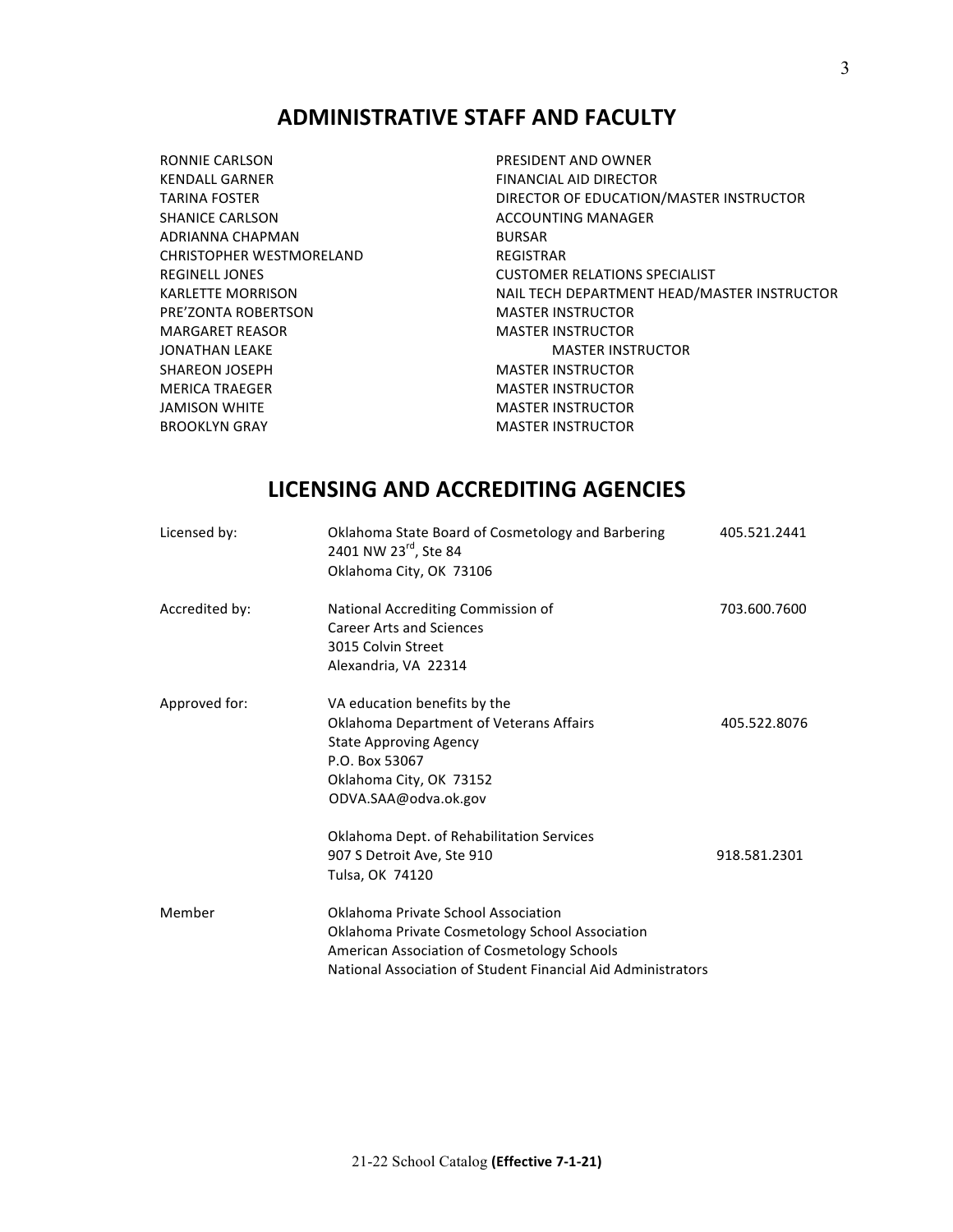## **Table of Contents**

| <b>OWNERSHIP</b>                                              | $\overline{7}$ |
|---------------------------------------------------------------|----------------|
| <b>PHILOSOPHY</b>                                             | $\overline{7}$ |
| <b>MISSION STATEMENT</b>                                      | $\tau$         |
| <b>FACILITIES AND EQUIPMENT</b>                               | $\overline{7}$ |
| <b>OBJECTIVES</b>                                             | 8              |
| THE PHYSICAL DEMANDS OF PRACTICING THE PROFESSION             | 9              |
| SAFETY REQUIREMENTS FOR THE PROFESSION                        | 9              |
| <b>COMPLETION/LICENSURE/JOB PLACEMENT RATES</b>               | 9              |
| <b>STATEMENT OF NON-DISCRIMINATION</b>                        | 10             |
| <b>FACILITIES AND SERVICES FOR STUDENTS WITH DISABILITIES</b> | 10             |
| <b>ADMISSION REQUIREMENTS</b>                                 | 11             |
| <b>ABILITY-TO-BENEFIT POLICY</b>                              | 12             |
| <b>TRANSFER POLICY</b>                                        | 12             |
| REENTRY STUDENTS/INTERRUPTIONS                                | 12             |
| <b>WITHDRAWAL POLICY</b>                                      | 12             |
| <b>PROGRAMS OFFERED</b>                                       | 12             |
| <b>CLASS SCHEDULES</b>                                        | 13             |
| <b>CLINIC FLOOR HOURS</b>                                     | 13             |
| <b>CLASS STARTING DATES</b>                                   | 13             |
| <b>HOLIDAYS</b>                                               | 13             |
| <b>INCLEMENT WEATHER</b>                                      | 13             |
| <b>ATTENDANCE</b>                                             | 14             |
| <b>CLASS ATTENDANCE</b>                                       | 14             |
| <b>ABSENCE POLICY</b>                                         | 144            |
| <b>TARDINESS POLICY</b>                                       | 14             |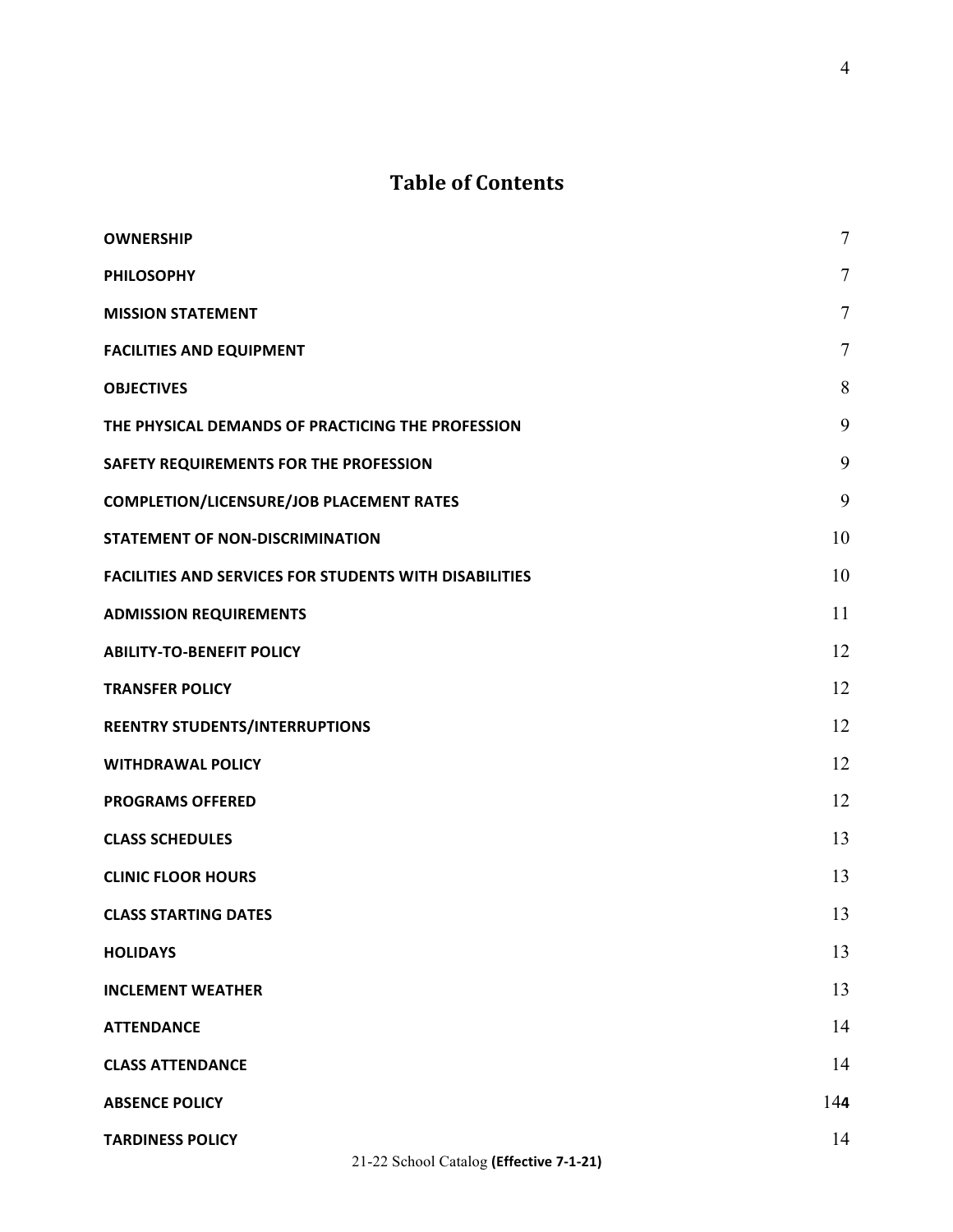|                                                                       | 5                                   |
|-----------------------------------------------------------------------|-------------------------------------|
| <b>LEAVE OF ABSENCE POLICY</b>                                        | 14                                  |
| <b>DISTANCE LEARNING POLICY</b>                                       | 15                                  |
| <b>MAKE-UP WORK POLICY</b>                                            | 16                                  |
| <b>INDEPENDENT STUDY</b>                                              | 16                                  |
| <b>BEHAVIOR</b>                                                       | 16                                  |
| <b>ETHICS &amp; PROFESSIONALISM</b>                                   | 16                                  |
| <b>COPYRIGHT INFRINGEMENT POLICIES AND SANCTIONS</b>                  | 17                                  |
| <b>EVALUATION PERIODS</b>                                             | 199                                 |
| <b>ATTENDANCE PROGRESS EVALUATIONS</b>                                | 19                                  |
| <b>VETERANS SAP AND ATTENDANCE POLICY</b>                             | 20                                  |
| <b>ACADEMIC PROGRESS EVALUATIONS</b>                                  | 20                                  |
| <b>DETERMINATION OF PROGRESS STATUS</b>                               | 20                                  |
| <b>WARNING</b>                                                        | 20                                  |
| <b>PROBATION</b>                                                      | 21                                  |
| RE-ESTABLISHMENT OF SATISFACTORY ACADEMIC PROGRESS                    | Error! Bookmark not defined.        |
| <b>APPEAL PROCEDURE</b>                                               | 21                                  |
| NONCREDIT, REMEDIAL, COURSES, REPETITIONS                             | 22                                  |
| <b>TRANSFER HOURS</b>                                                 | 222                                 |
| <b>GRADUATION REQUIREMENTS</b>                                        | 22                                  |
| LICENSURE REQUIREMENTS                                                | 22                                  |
| PREREQUISITES FOR EMPLOYMENT                                          | 22                                  |
| <b>EMPLOYMENT ASSISTANCE</b>                                          |                                     |
|                                                                       | 22                                  |
| <b>ADVISORY SERVICES</b>                                              | <b>Error! Bookmark not defined.</b> |
| <b>STUDENT RECORDS (RIGHT TO PRIVACY)</b>                             | 23 <sub>3</sub>                     |
| <b>RELEASE OF INFORMATION</b>                                         | 23                                  |
| COURSE COSTS 2020-2021/TEXTBOOK AND KIT OPT-OUT POLICY/TEACH OUT PLAN | 23                                  |
| <b>METHOD OF PAYMENT</b>                                              | 244                                 |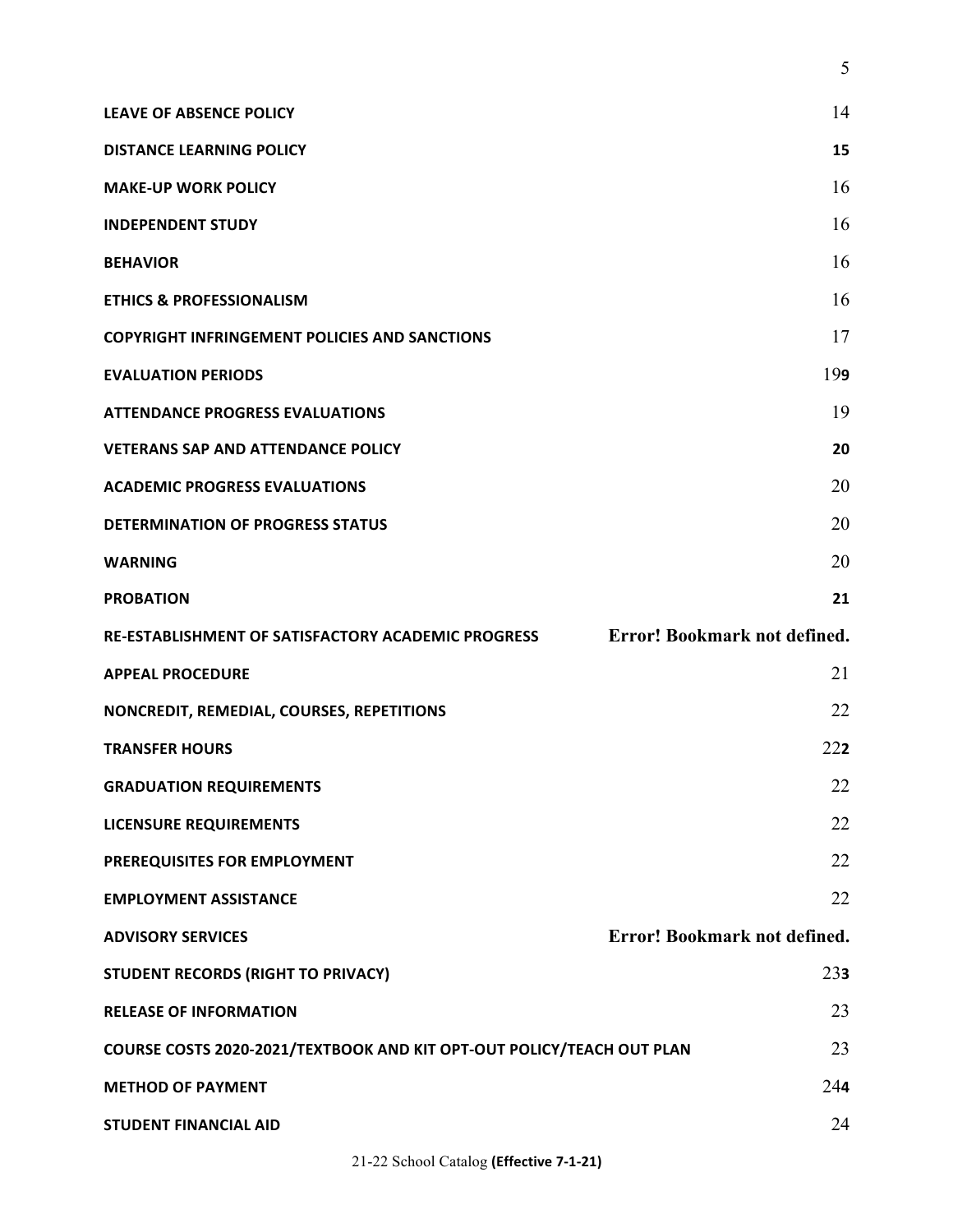| <b>INSTITUTIONAL REFUND POLICY</b>                     | 25. |
|--------------------------------------------------------|-----|
| <b>VETERANS ASSISTANCE BENEFITS</b>                    | 255 |
| PELL GRANTS/FEDERAL STUDENT LOANS                      | 25  |
| CRITERIA FOR DETERMINING THE AMOUNT OF STUDENT'S AWARD | 25  |
| FINANCIAL AID ELIGIBILITY REQUIREMENTS                 | 24  |
|                                                        |     |

6

## **WELCOME**

On behalf of the board, faculty and staff; I want to personally welcome you to Jenks Beauty College. Since 1977, the college has educated hundreds of students, just like you, that have enjoyed successful careers in the beauty and wellness industry.

Without you, this school would not exist. You are important as a future graduate and alumni, but also a contributing member of our state's workforce. Please know that I have an open door policy and am committed to exceeding your expectations. You can contact me at any time as I welcome your feedback. The staff and I are dedicated to your success that starts with educating you on responsible borrowing and ends with you passing your state board examinations, leading to a career you can be proud of. Nothing is more rewarding than serving others and you have chosen a career that does just that.

Congratulations on being part of the Jenks Beauty College family and choosing an admirable profession that has an amazing history in America that touches the lives of millions.

You may contact me by telephone or my email which is **rcarlson@jenksbeautycollege.com** 

Warm regards,

Ronnie Carlson President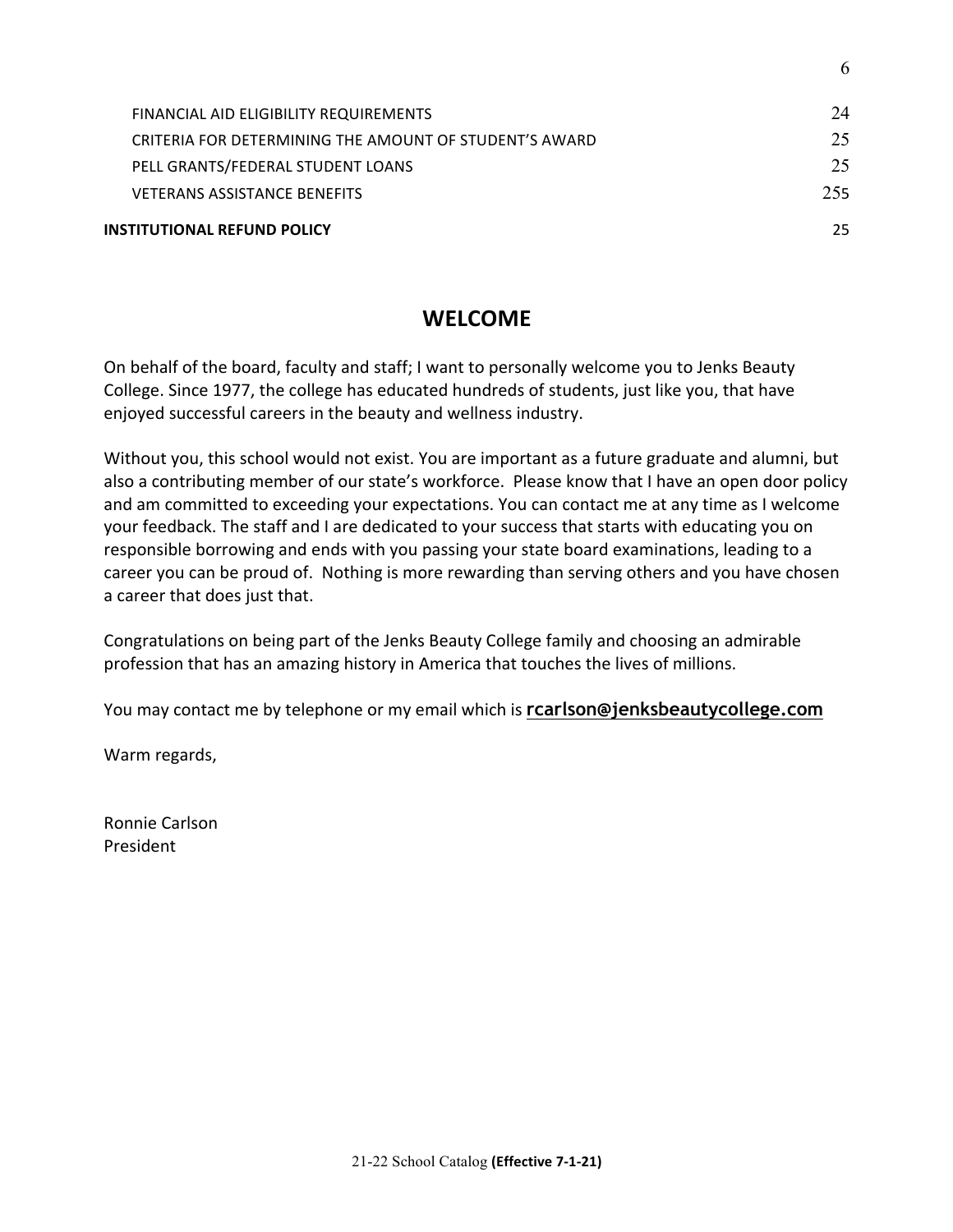## **ABOUT US**

#### **OWNERSHIP**

Jenks Beauty College is wholly owned by Standard Beauty College of Oklahoma, LLC; an Oklahoma Limited Liability Corporation. The sole owner of the corporation is Ronald Carlson. Founded in 1977, the college has a rich history in the state of Oklahoma.

#### **PHILOSOPHY**

Jenks Beauty College believes in the growth and worth of the person as an individual and as a member of society. We believe that education is a lifelong process that contributes to an enriched human experience, as well as, to the development of career skills. Jenks Beauty College is dedicated to providing excellence in its programs and is committed to providing quality education that responds to the needs of the community and to the individual's needs, interests, and abilities.

#### **MISSION STATEMENT**

The Mission of Jenks Beauty College is to graduate students with entry-level skills required for employment in the beauty, health, and wellness industries that inspire success, creativity, and a commitment to serving others.

#### **FACILITIES AND EQUIPMENT**

The Jenks Beauty College is located in the heart of Jenks, Oklahoma in a one story building and occupies 7200 square feet. The facilities include:

- A large clinic floor with 40 cosmetology stations and hydraulic chairs
- 3 classrooms with adequate space for practical training. All classrooms are equipped with a computer and a large screen television for presentations.
- Small break area for Student's lunch-breaks. There are 2 microwaves, refrigerators and vending machines.
- An additional separate area for esthetician training which includes 5 esthetics chairs, and separate desk/work areas. A private changing area with a restroom.
- 9 manicuring stations
- 4 pedicure chairs
- 7 shampoo bowls
- Dispensary
- Restrooms
- **Lockers**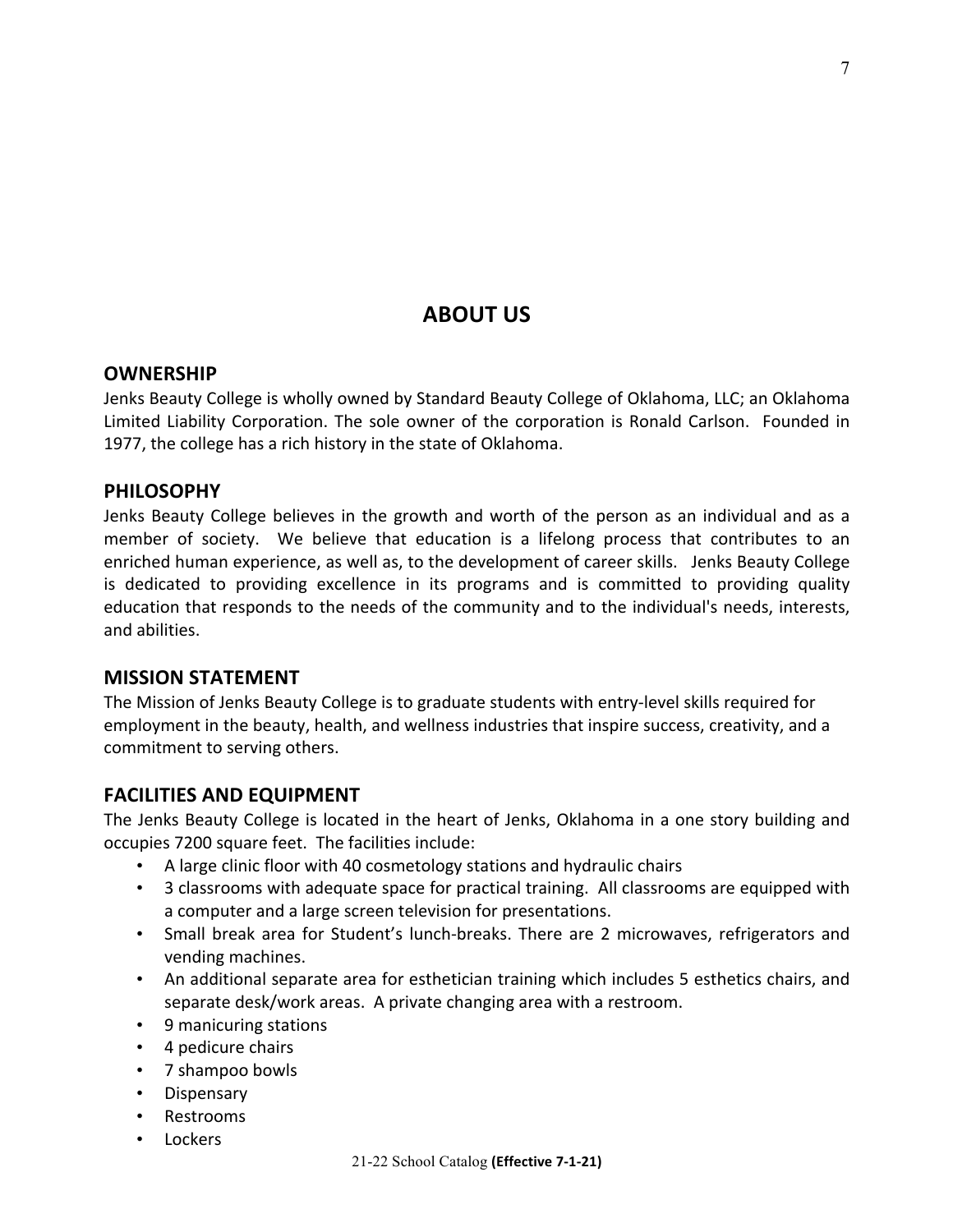- Resources include computers available for student use and a resource library
- Reception area
- Instructor and Administrative Offices
- Free parking for students and patrons.
- Necessary equipment and materials are furnished for lab, practice, training and observation, and can accommodate all students enrolled.

### **OBJECTIVES**

- To offer entry level courses to prepare students for specific technical and occupational careers.
- To offer courses to allow students to increase their personal and professional skills.
- To provide educational programs (non-credit) and courses to meet individual and community needs not being met by credit courses and programs.
- To offer students an enriched learning experience.
- To continue to develop a modern learning facility.
- To provide geographic access through a multi-campus college system.
- To offer scheduling convenience and classes with varying course durations.
- To provide convenience in the enrollment process.
- To offer a flexible advisement system to meet the needs of students.
- To provide the student with career guidance, job placement assistance, and federal financial aid services.
- To offer services for students with disabilities, providing them the opportunity to participate in Jenks Beauty College community.
- To participate, when appropriate, in reciprocal and cooperative relationships with other educational institutions.
- To provide opportunity and encourage faculty/staff development.
- To market the education opportunities of Jenks Beauty College.
- To continue short and long range planning for Jenks Beauty College.
- To provide programs that aid in the economic growth and development of the greater Tulsa area.
- To provide the opportunity for graduating students to sit for the Oklahoma state board exams.

## **CAREER OPPORTUNITIES**

The beauty industry is a vast and growing field. With so much opportunity in cosmetology, nail design and esthetics, there are plenty of options out there for you, although Jenks Beauty College does not guarantee employment.

Career prospects for beauty school graduates are many once they finish their education. In today's society, everyone wants to look different and that is why the field of cosmetology is very much in demand. Graduates can either work for a company or be self-employed.

There are a number of employment opportunities for beauty school graduates. They can choose any of the following fields as per their interests: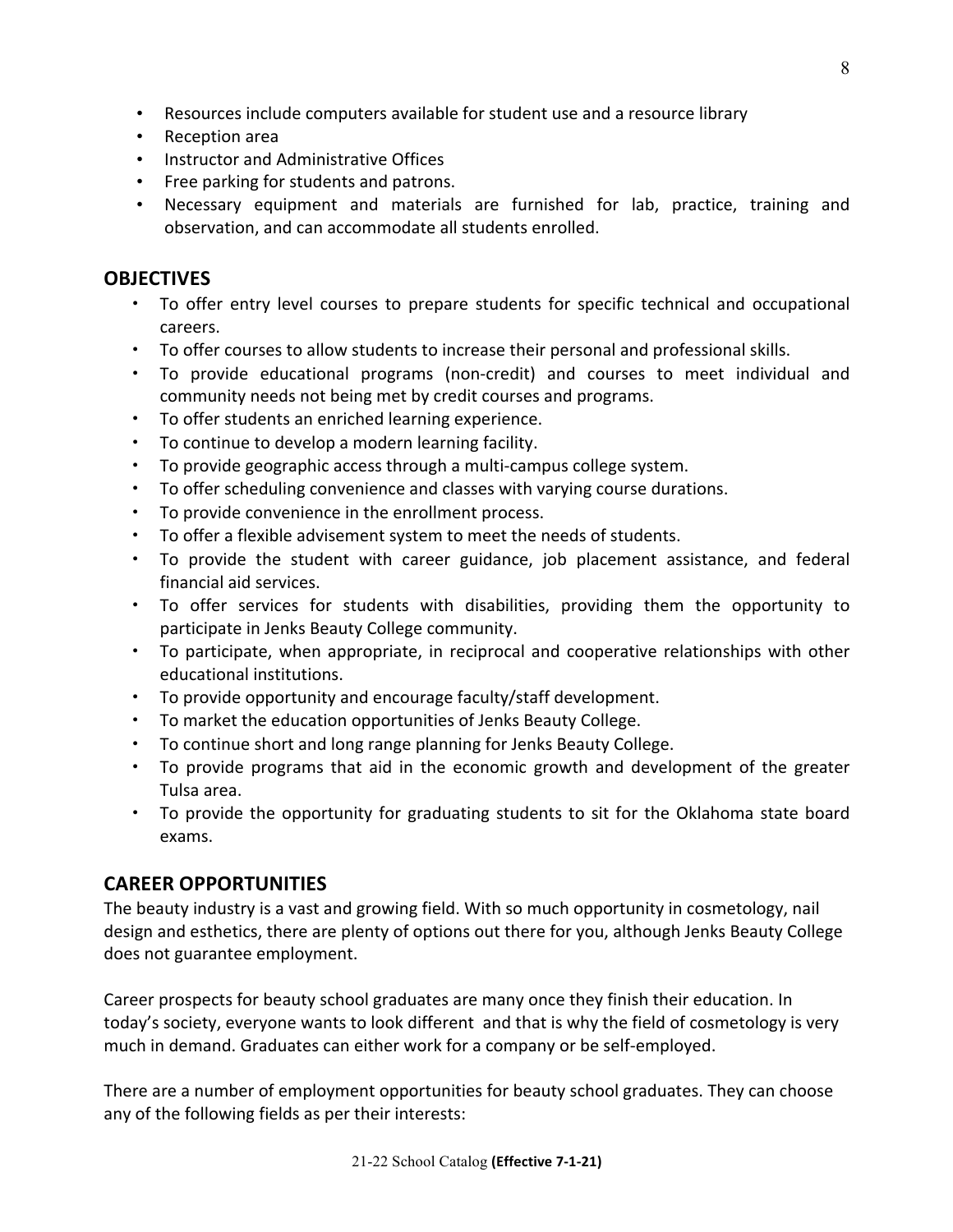- Hair Stylist **Hair Loss** Specialist Salon or Spa Manager Platform Artist Makeup Artist **Teacher** or Instructor Eyelash Technician Salon or Spa Owner Nail Technician
- Hair Coloring Technician **Beauty Supply Specialist** Esthetician or Facialist **Product Educator** Product Educator

#### **THE PHYSICAL DEMANDS OF PRACTICING THE PROFESSION**

Good health and stamina are important in the cosmetology profession because of the long hours that are spent on your feet. Wearing supportive and comfortable shoes cannot be stressed enough. Most full-time cosmetologists work 40 hours a week but longer hours are common in this occupation, especially among self-employed workers. Work schedules may include evenings and weekends, when beauty shops and salons are busiest. Weekends and lunch periods are usually very busy; therefore cosmetologists usually take breaks during less popular times. Nearly half of all cosmetologists work part time or have variable schedules. (Source: Occupational Outlook Handbook)

#### **SAFETY REQUIREMENTS FOR THE PROFESSION**

Prolonged exposure to some hair and nail products can be hazardous. Maximum precautionary procedures, safe, sanitary and appropriate preparation and application of chemicals shall be taught and observed at all times. Safety requirements of the profession are regulated by state law and included in classroom instruction as follows:

- 1. Adequate ventilation;
- 2. Adequate lighting;
- 3. The use of safe, sanitary and washable materials;
- 4. Product use and handling;
- 5. Workstation sanitation and safety
- 6. Sanitary precautions before and after servicing each patron;
- 7. Proper use of all equipment.

#### **COMPLETION/LICENSURE/JOB PLACEMENT RATES**

To help you make a well-informed decision about entering the new career you have chosen, we want you to know that according to the latest information:

**70.43%** of the students scheduled to graduate in 2019 completed the program.

**89.39%** of the graduates in 2019 who took the licensing examination administered by the state passed the examination.

**80.00%** of the graduates in 2019 have found jobs related to their field.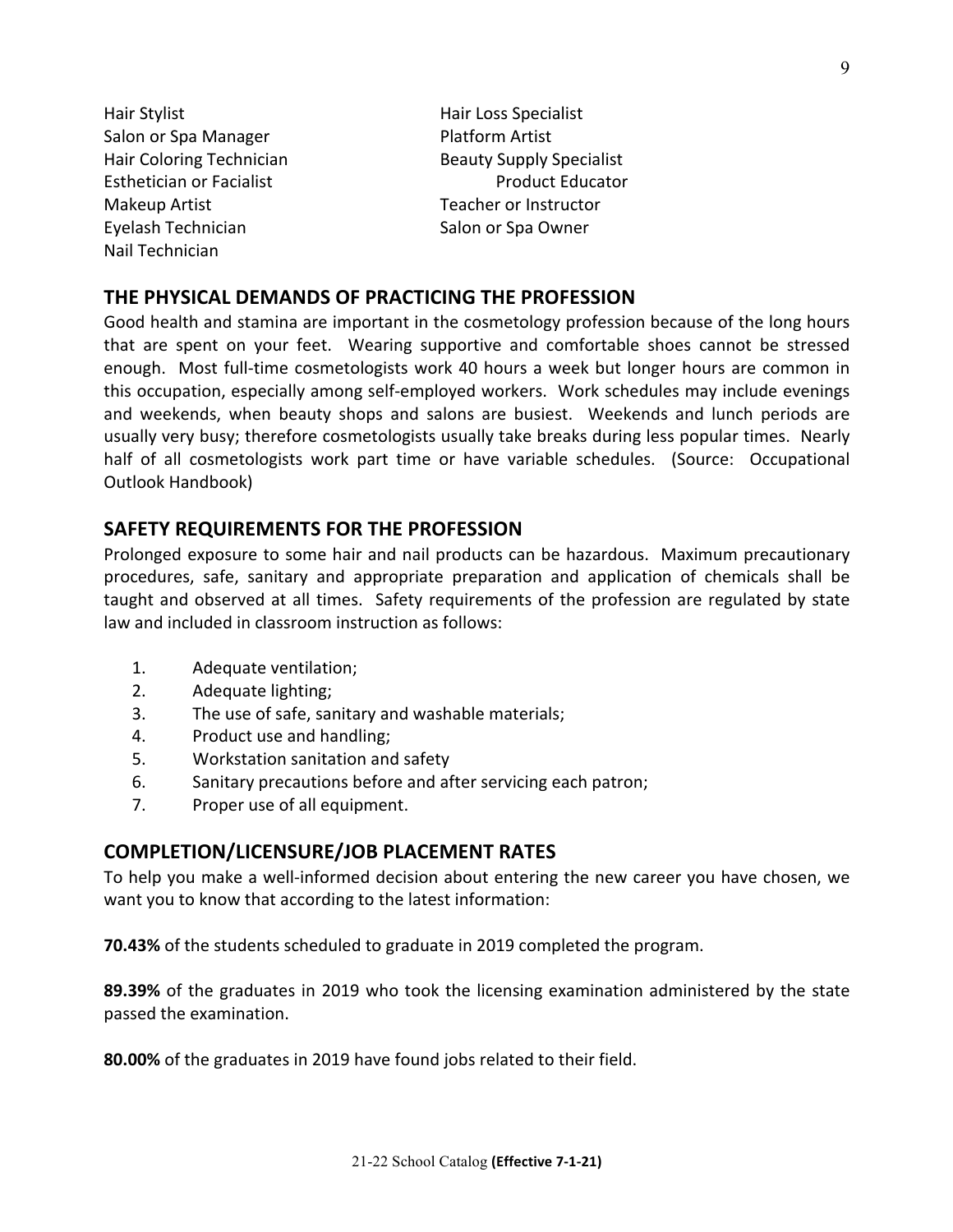## **ADMISSIONS**

#### **STATEMENT OF NON-DISCRIMINATION**

The college admits students of any race, age, religion, color, national and ethnic origin to all the rights, privileges, programs and activities generally accorded or made available to students at the school. It does not discriminate on the basis of race, age, religion, color, sexual orientation, gender identity, gender expression, national and ethnic origin in administration of its educational policies, admissions policies, scholarship and loan programs and other school administered programs. In accordance with the requirements of Title IX of the Education Amendments of 1972 and their regulations, the College does not discriminate on the basis of sex in the educational programs and activities which it operates, including employment and admissions. The College President is the School's Title IX coordinator to coordinate Title IX compliance.

#### **FACILITIES AND SERVICES FOR STUDENTS WITH DISABILITIES**

No qualified handicapped person, by reason of the handicap, will be excluded from enrolling in a course of instruction. Additionally, the Institution will exert its best effort to provide reasonable special requirements for the handicapped person by nature of their handicap. If you would like to request academic adjustments or auxiliary aids, please contact the Administrative Office. You may request academic adjustment or aids at any time. The Administrative Office is responsible for coordinating compliance with Section 504 of the Rehabilitation Act of 1973 and Title III of the Americans with Disabilities Act of 1990.

Applicants who are persons with disabilities, as defined in paragraph 104.3 (j) of the regulation under Section 504 of the Rehabilitation Act of 1973, may apply for admittance into the program. The Institution will work with the applicant or student to determine whether reasonable accommodations can be effective and/or are available.

Any qualified individual with a disability requesting an accommodation or auxiliary aid or service should follow this procedure:

- 1) Notify the Administrative Office in writing of the type of accommodation needed, date needed, documentation of the nature and extent of the disability, and of the need for the accommodation or auxiliary aid. The request should be made at least four weeks in advance of the date needed. You may send the request to 535 W Main Street, Jenks, OK 74037.
- 2) The Administrative Office will respond within two weeks of receiving the request.
- 3) If you would like to appeal the decision regarding your request, please contact the Administrative Office with all the previously requested information. Appeals must be submitted within one week of the date of the Administrative Office's response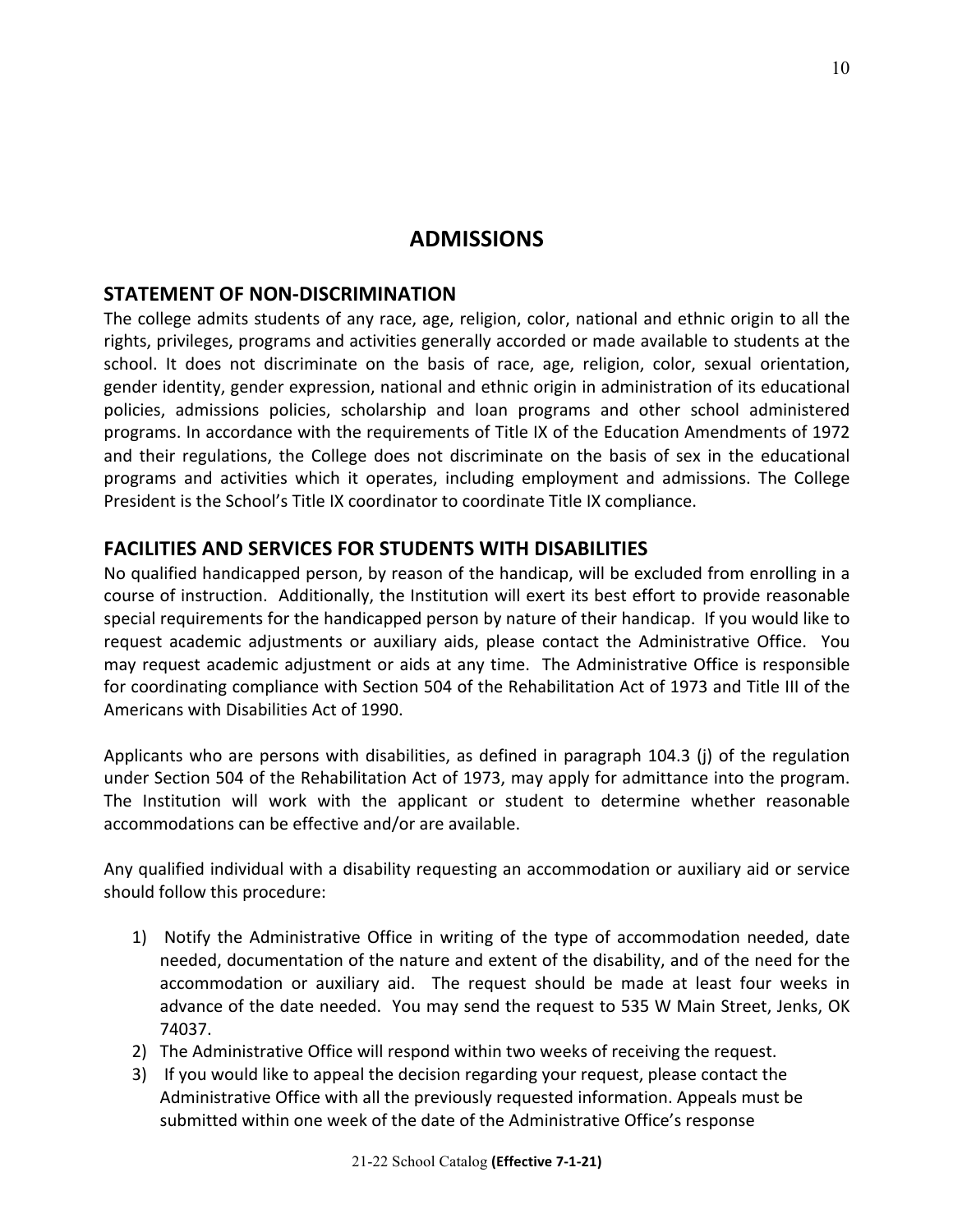#### **ADMISSION REQUIREMENTS**

The admission criteria set forth below are the minimum standards established by the Oklahoma State Board of Cosmetology and NACCAS. The policies and procedures of Jenks Beauty College have been formulated and adopted to assure the student of comprehensive recognition and services from accreditation agencies, the Department of Education, employers, and funding agencies. The School reserves the right to evaluate High School diploma(s) presented by the student. The school may, at any time, request a copy of a high school transcript to validate the High School diploma.

The institution has an admissions policy that identifies all requirements that a prospective student must meet prior to enrolling in and beginning a specific program of study. Required documents must be maintained in each student's file. Requirements include:

- (1) Government issued ID or Government issued passport
- (2) High school graduation documentation:
	- i. High school diploma
	- ii. High school graduation equivalency certificate.
	- iii. Have evidence of completion of homeschooling.
- (3) In the case of a foreign diploma, verification by an outside agency that is qualified to translate the document into English and confirm the academic equivalence to a high school diploma.

#### *English Language Proficiency*

All applicants must be proficient in English (reading, writing, and speaking). This requirement is met by one of the following:

- (1) Transcript indicating "C" or higher in a college-level writing/composition course from a nationally or regionally accredited U.S. college, or
- (2) graduating from a high school where the primary language of instruction is English.

Those for whom English is a second language must provide proof of English proficiency by meeting the following standards of TOEFL (Test of English as a Foreign Language) examples as follows:

- (1) 450 or above on the paper-based test, or
- (2) 173 or above on the computer-based test, or
- (3) 61 or above on the internet-based test, or
- (4) 6 or above for the IELTS (International English Language Testing System

#### **Additional Documentation for Instructor Course:**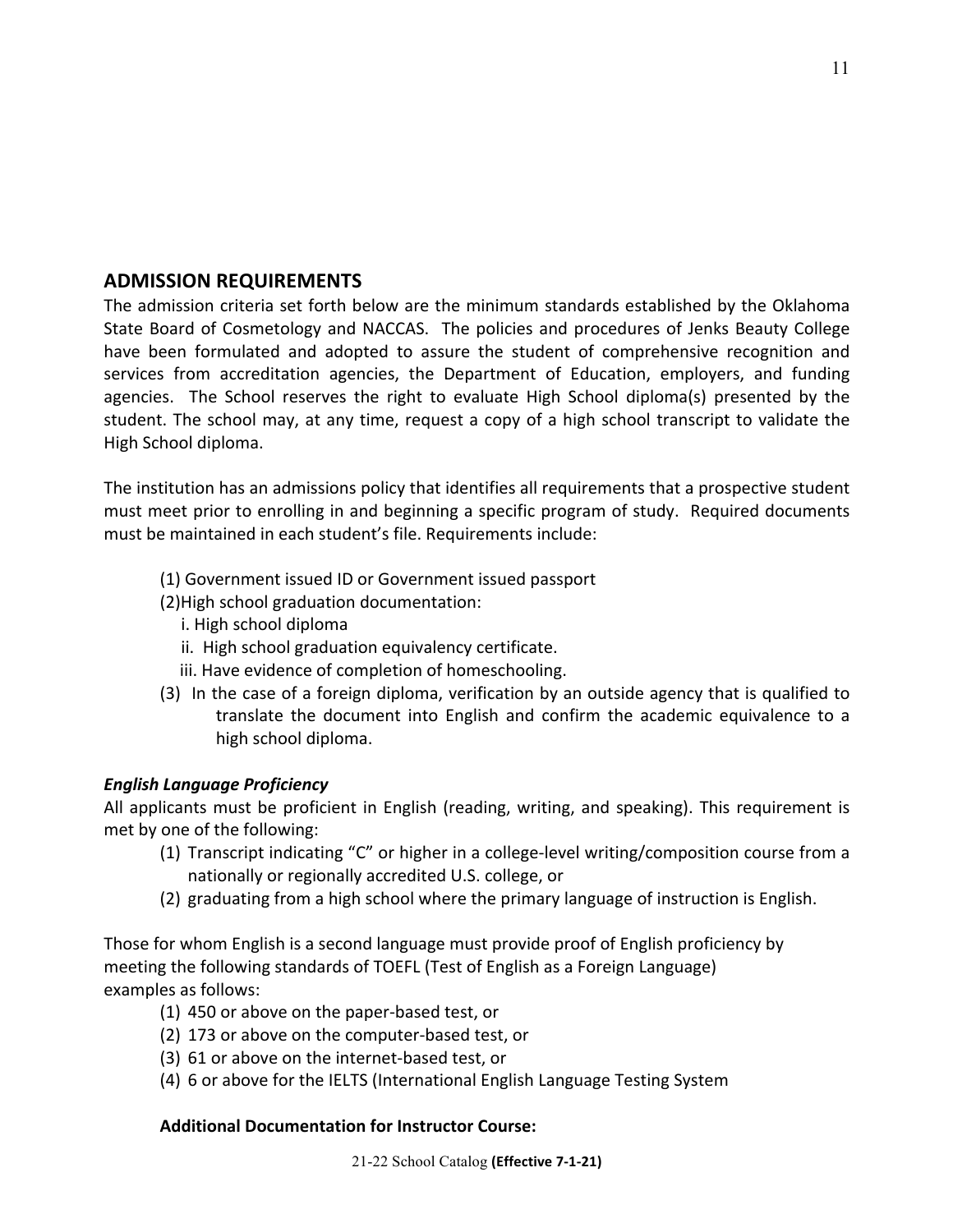(1) Must have successfully completed and passed the Oklahoma State Board of Cosmetology Basic Exam and be fully licensed in cosmetology.

#### *ALL STUDENTS MUST ATTEND ORIENTATION CLASS PRIOR TO STARTING COURSE.*

#### **ABILITY-TO-BENEFIT POLICY**

Jenks Beauty College does not accept ATB (Ability to Benefit) students. Enrollees are required to have no less than a high school diploma, or a G.E.D.

#### **TRANSFER POLICY**

The School does not recruit students already attending or admitted to another school offering a similar program of study.

Reference Oklahoma State Board Rules & Regulations: A student will not be allowed to transfer from one cosmetology school to another for a period of at least thirty (30) days from the date of withdrawal or other termination unless a notarized release agreement signed by official of transferring school is received by the State Board. A student may transfer out-of-state student hours provided the student submits the necessary proof of training to the State Board for evaluation. The School will evaluate previous training or education as long as approved by the State Board.

#### **REENTRY STUDENTS/INTERRUPTIONS**

A determination of Satisfactory Progress will be made and documented at the time of withdrawal or beginning of a Leave of Absence. That determination of Satisfactory Progress will apply to students at the time they return to school. Elapsed time during a Leave of Absence does not affect Satisfactory Progress and will extend the contract period by the same number of days in the Leave.

#### **WITHDRAWAL POLICY**

Students wishing to terminate their enrollment must submit a written statement to the admissions office designating their date of withdrawal. If a student misses thirty (30) consecutive days without notice to the school of their intent he/she will be automatically terminated. The Admission office will forward a termination notice by US mail or email to the student notifying them of their termination.

## **PROGRAMS, CLASS SCHEDULES AND CLOSINGS**

#### **PROGRAMS OFFERED**

The programs offered by Jenks Beauty College are as follows:

| Cosmetology | 1500 Hours |
|-------------|------------|
| Esthetician | 600 Hours  |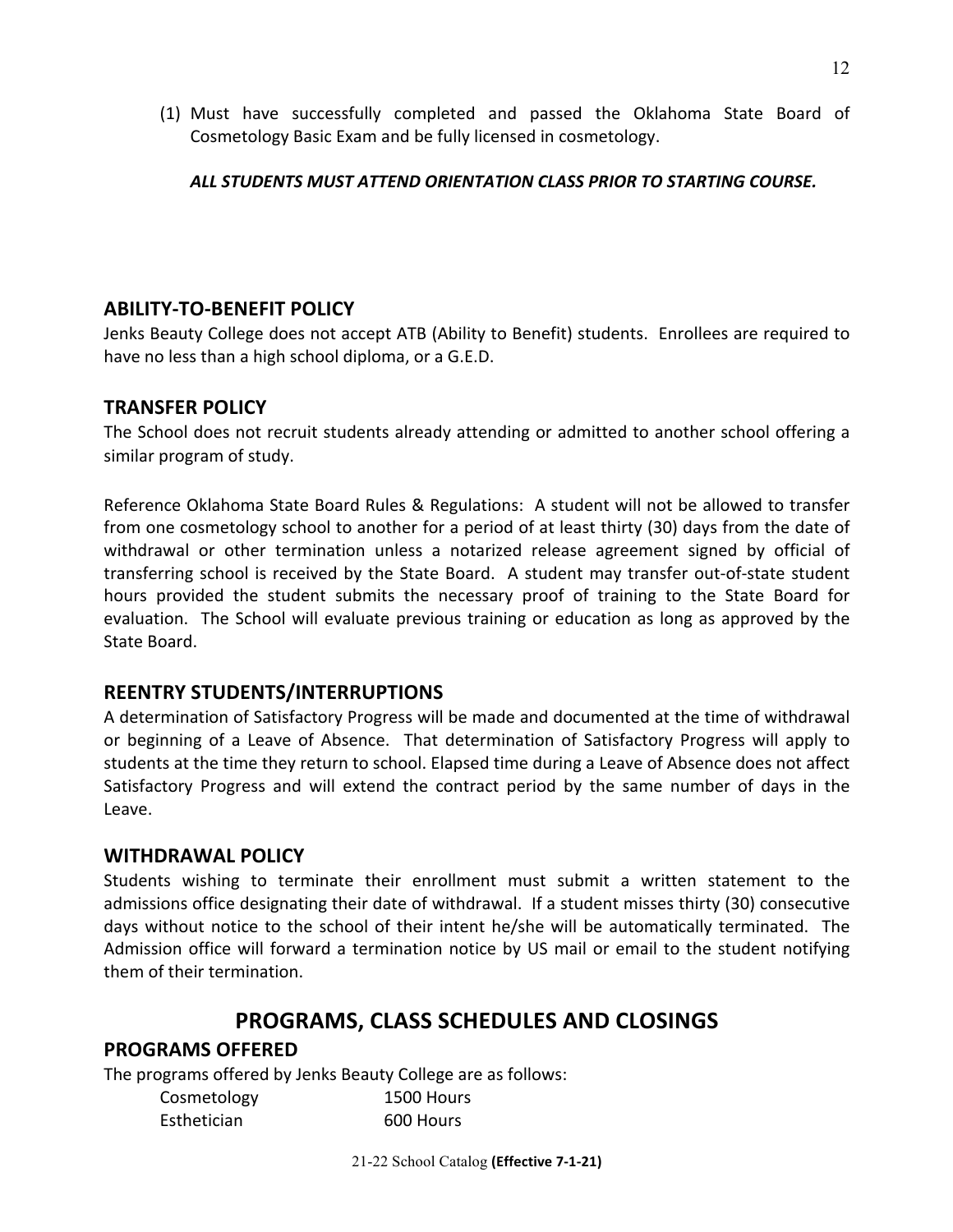Instructor 1000 Hours Manicuring 600 Hours

For more detailed information about the courses offered at the school, see Course Outlines beginning on page 29.

## **CLASS SCHEDULES**

| Day classes are held            | Tuesday – Friday<br>or    | 8:30 am to 3:00 pm 24hrs per week  |  |  |
|---------------------------------|---------------------------|------------------------------------|--|--|
|                                 | Tuesday – Friday          | 8:30 am to 4:30 pm 30hrs per week  |  |  |
| <b>Evening classes are held</b> | <b>Tuesday - Thursday</b> | 2:00 pm to 10:00 pm 30hrs per week |  |  |
|                                 | Saturday                  | 8:00 am to 4:30 pm.                |  |  |
|                                 | or                        |                                    |  |  |
|                                 | <b>Tuesday - Thursday</b> | 4:00 pm to 10:00 pm 26hrs per week |  |  |
|                                 | Saturday                  | 8:00 am to 4:30 pm.                |  |  |
|                                 | or                        |                                    |  |  |
|                                 | Tuesday – Thursday        | 5:00 pm to 10:00 pm 23hrs per week |  |  |
|                                 | Saturday                  | 8:00 am to 4:30 pm                 |  |  |

#### **CLINIC FLOOR HOURS**

| Tuesday – Thursday | Open 9:30a.m. | Close 8:30p.m.  |
|--------------------|---------------|-----------------|
| Friday             | Open 9:30a.m. | Close 8:30 p.m. |
| Saturday           | Open 8:00a.m. | Close 4:30 p.m. |

#### **CLASS STARTING DATES**

Jenks Beauty College is open 12 months a year and any eligible person may apply on any college day. Classes start on the first Tuesday of any school week.

#### **HOLIDAYS**

Classes will not be held on the following holidays: New Years Day Fourth of July Thanksgiving Break November 25th-28th Christmas Break December 24th-26th

## **INCLEMENT WEATHER**

School closures due to weather will be determined by the school administration. The School will notify students of closure by posting on its Facebook page by 6:00 a.m. for day classes and 3:00 p.m. for evening classes.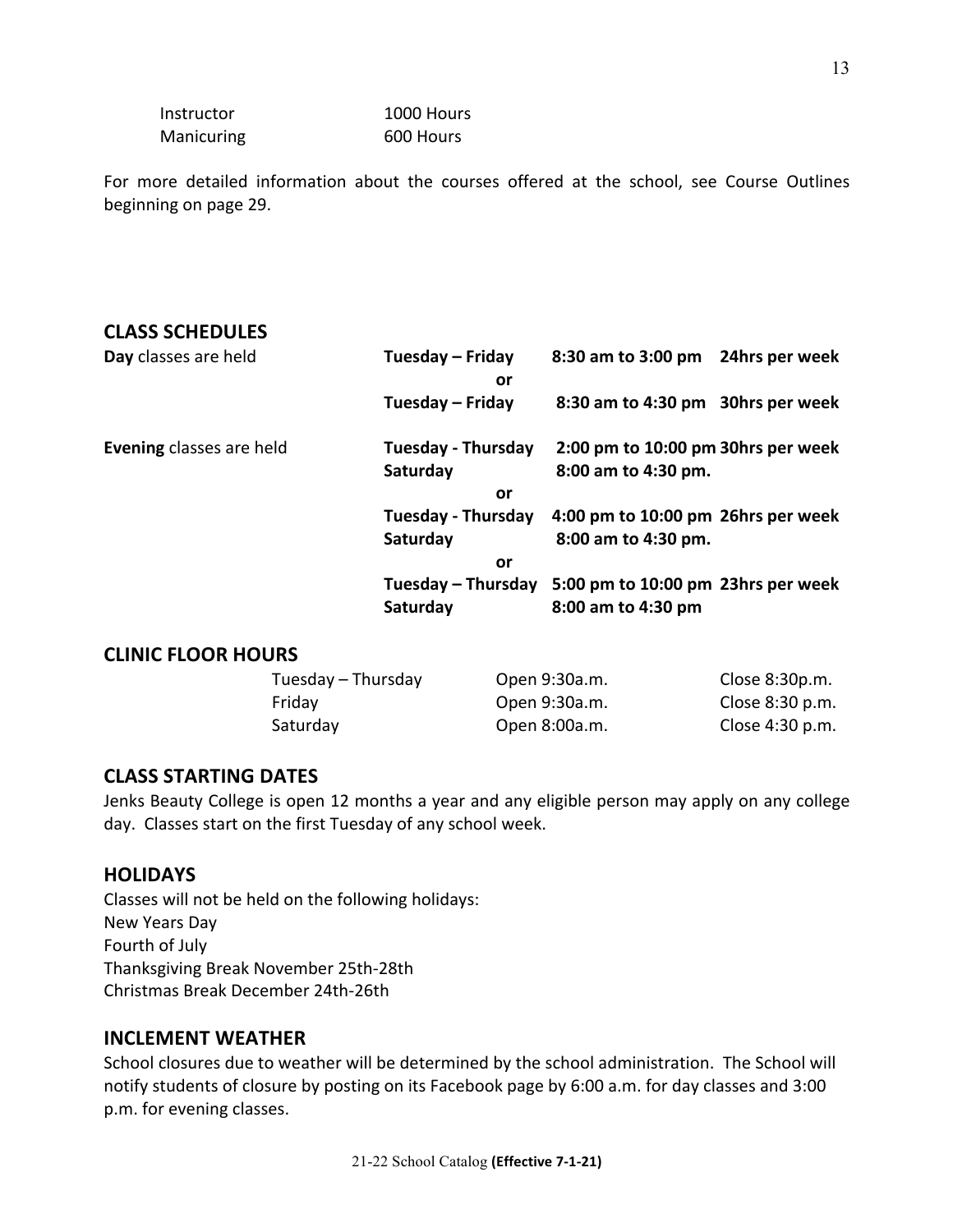#### **ATTENDANCE**

## **CLASS ATTENDANCE**

Students are expected to attend all classes according to their assigned schedule. Class attendance is the responsibility of the student. It is also the responsibility of the student to consult with the instructor when an absence is anticipated.

## **ABSENCE POLICY**

In the case of an unplanned absence (in the case of illness) the student must notify the instructor prior to the start of class that he/she is ill and will not be in class that day. Absences can only be excused with valid documentation (doctor's notes, funeral notice, etc.). Students are encouraged to makeup hours by attending outside of their scheduled hours. Makeup times must be approved by the instructor. Students receiving benefits from government agencies must adhere to policies stipulated by the specific agency. Students missing 14 consecutive days will automatically be dropped without approved absences within that respected window.

## **TARDINESS POLICY**

Students must arrive for classes on time. Any student not present at the start of the scheduled class will be considered tardy. Students are expected to notify their instructor if they are late.

## **LEAVE OF ABSENCE POLICY**

A Leave of Absence (LOA) is a temporary interruption in a student's program of study. Some examples of approved reasons for a LOA include but are not limited to:

- Childbirth
- Unexpected major illness of student or immediate family member
- Accident that requires a recovery period

LOA's are not granted for vacations or because the student feels like they want to take a break.

In order for a LOA to qualify as an approved leave of absence the student must follow the institution's policy in requesting the LOA. The policy is as follows:

- The student must request the LOA in advance and in writing.
- The LOA must include the reason for the LOA.
- The LOA form must be signed and dated by the student and director of education.
- There must be a reasonable expectation that the student will return from the LOA.
- A start date and a return date must be listed on the LOA form.
- The institution may grant an LOA to a student who did not provide the request prior to the LOA due to unforeseen circumstances if the institution collects the request from the student at a later date.
- The beginning date of the approved LOA would be the first date the student was unable to attend the school due to unforeseen circumstances. For example, if the student were injured in a car accident and needed a few weeks to recover before returning to the school, the student would not have been able to request the LOA in advance.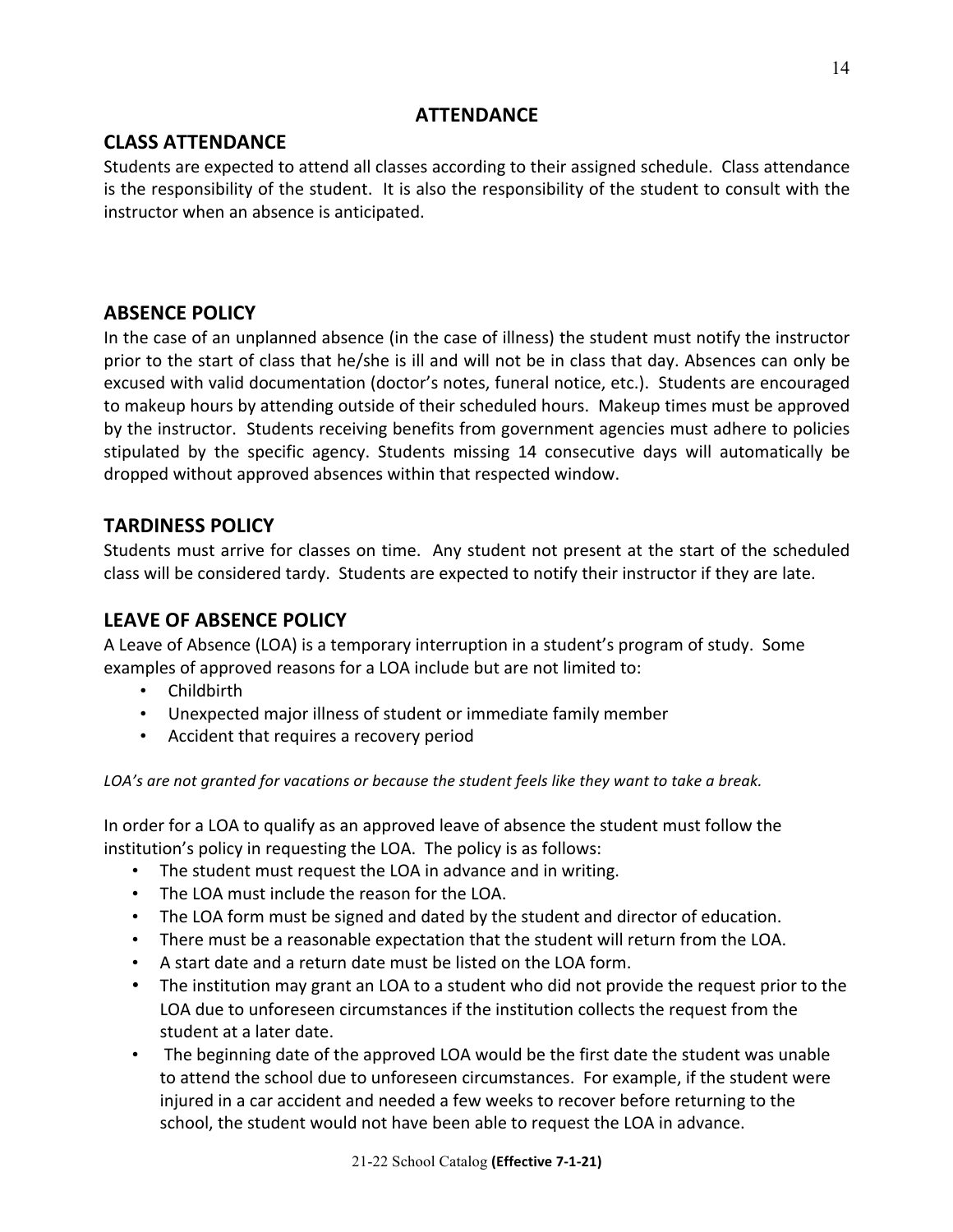#### **Things the Student Needs to Know:**

- A student granted a LOA that meets the above criteria is not considered to have withdrawn, and no refund calculation is due at this time.
- In any 12-month period, no more than two LOAs can be approved. Together, these absences must not exceed a total of 180 days.
- The grace period for Title IV recipients failing to return from a LOA will be the students last date of attendance.
- A student will not be assessed any additional charges as a result of the LOA and will not earn Title IV funds.
- The student will be withdrawn if the student takes an unapproved LOA or does not return by the expiration of an approved LOA. The school will extend the student's contract period by the same number of days taken in the LOA. Changes to the enrollment agreement will be initialed by all parties.
- If the student fails to return on the date indicated on the LOA form or contact the **Director** of **Education** to request an extension, the student will be dropped and the withdrawal date for the purposes of calculating a refund will be the student's last date of attendance.

Jenks Beauty College recognizes that individuals serving in the National Guard or Reserve or on Active Duty may be called to duty or extended period of TDY. Military students will follow the same procedures as non-military students for a LOA and the same information above is applicable to military students. However, if the LOA for a military student exceeds the 180 days allowed by the Department of Education, the school will not hold the student responsible for any balance owed to the school.

## **DISTANCE LEARNING POLICY**

With the exception of the three policy types listed below, all of the school's policies and procedures listed in the catalog apply to online learning.

#### **Admissions Requirements**

Students taking advantage of distance learning opportunities are goal-oriented. They know how to manage time to meet course objectives and schedules. Students planning to register for online courses must have entry-level computer skills and a valid e-mail account prior to enrollment.

Please note that any distance learning may not be accepted for reciprocity or eligible for licensure in other states.

#### **Technical Requirements**

The school's distance learning program uses a web-based platform that integrates with the college's G Suite for Education account. It communicates with Google Docs, Gmail, and Google Calendar. "Google Classroom" is used to create classes, distribute assignments, communicate with instructors, and stay organized. To participate in the program, basic technology recommendations include computer and high-speed Internet access, Adobe Flash Player, Adobe Acrobat Reader, and audio and video capabilities. Since everything is mobile-friendly; students can use tablets and smartphones.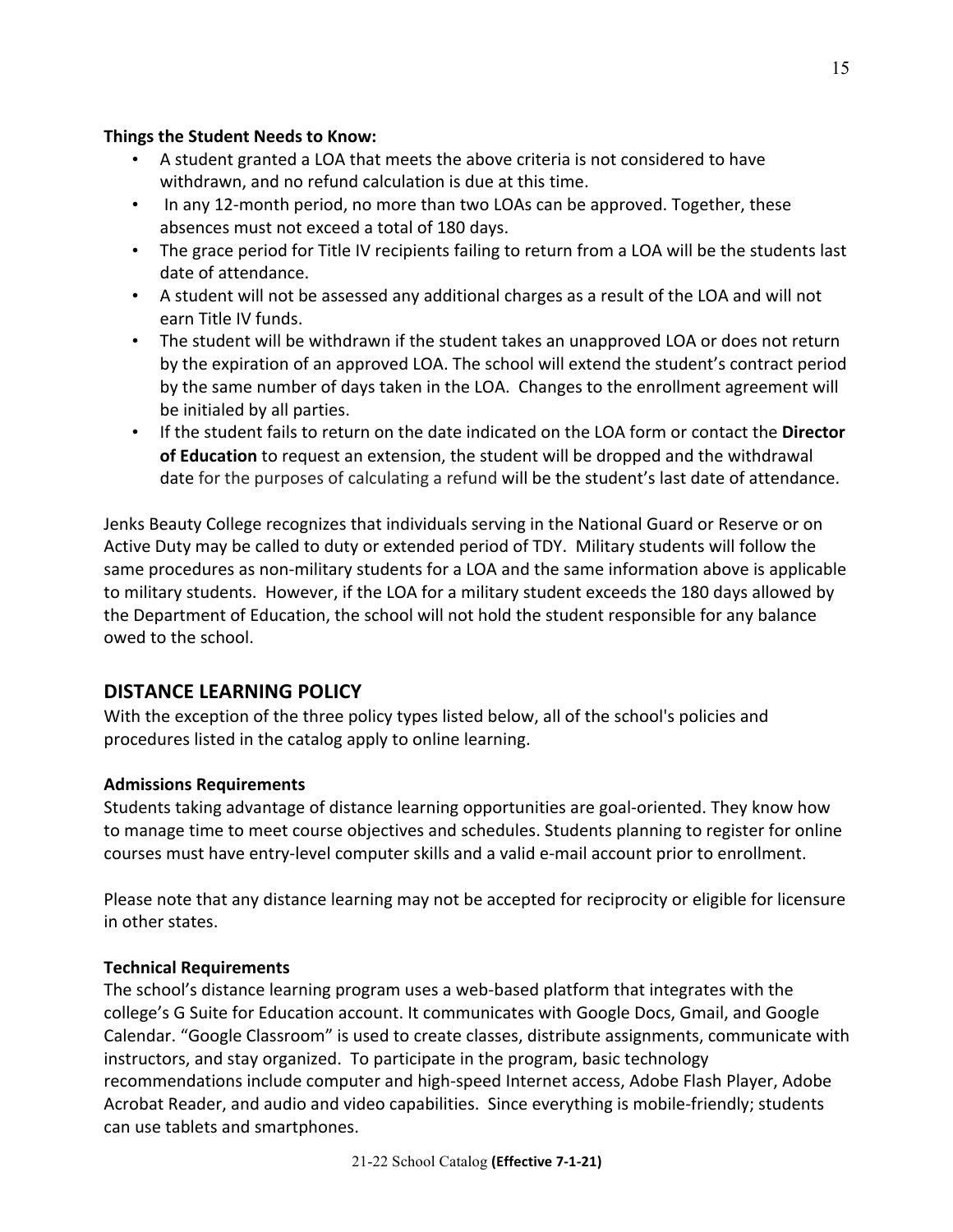#### **Attendance and Participation**

- The instructor must see your face in order for attendance to be documented.
- Faculty is available to assist students with questions. The student may email the instructor for a one-on-one on campus or meet via video conference or phone call.
- Student engagement is a critical key to success in the online environment; therefore, attendance is mandatory.

#### **MAKE-UP WORK POLICY**

It is the student's responsibility to get missed assignments from the instructor, make-up tests and set a time with instructor for make-up exams, written and practical.

#### **INDEPENDENT STUDY**

Jenks Beauty College may utilize Independent Study, or online classes for any of our programs if approved for temporary use for emergencies.

## **BASIC STANDARD FOR STUDENT CONDUCT**

The school sets forth specific Standards of Conduct for the purpose of promoting a positive learning environment and a pathway to career success. Developing efficient work habits, a positive attitude and definite goal orientation during training can only enhance the graduate's potential for success. Students may receive an advising form for any conduct not deemed appropriate or for not adhering to any standard of conduct.

#### **BEHAVIOR**

#### **All students must:**

- Comply with the published dress code including, apron or smock and practice proper hygiene and grooming at all times. If a student is not in compliance with the dress code they may not be allowed to clock in.
- No eating or drinking except in designated break areas. No exceptions.
- Jenks Beauty College is a tobacco free campus.
- The business phone is for emergency calls only. Cell phones are to be kept on silent and may only be used for the business of furthering your chosen educational career field while clocked in.
- Park only in the designated areas for student parking. Parking in front of the school is used for client use.

## **ETHICS & PROFESSIONALISM**

#### **All students must:**

- Follow all state laws and regulations at all time while attending the school
- Discuss only ethical and professional subject matter during school hours and refrain from using profanity.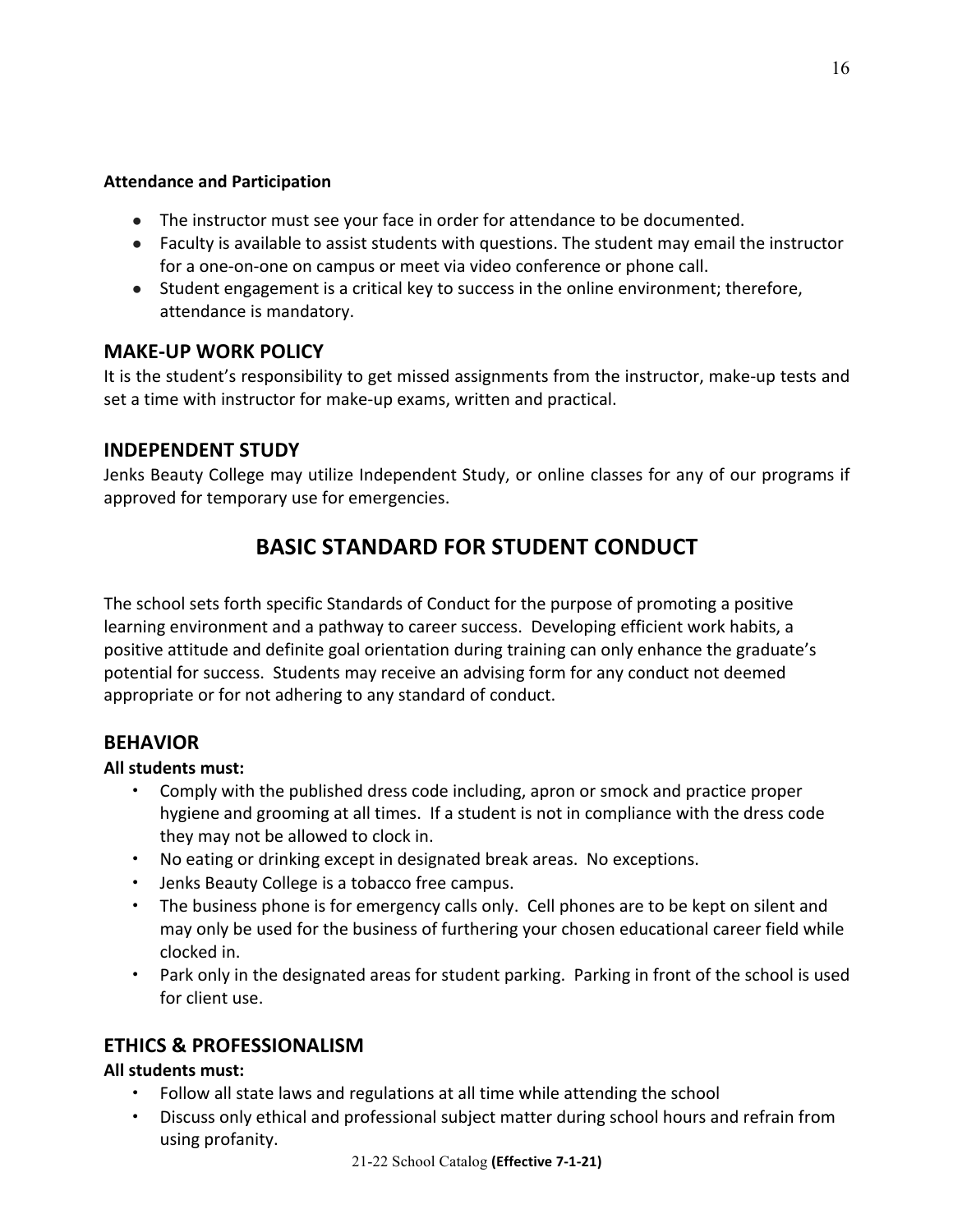- Be fair, honest and never steal. Stealing from others at the school will result in immediate termination from training.
- Respect property. Destruction of property or violent behavior will result in immediate termination from training.
- Practice courtesy and professionalism at all times when dealing with students, clients, staff and visitors to the school. Visitors not receiving a service must remain in the reception area. Visitors are not allowed on the clinic floor, classrooms or break areas. Only children who are clients may be accompanied by a parent or guardian.
- Personal services must be approved by the Director or Instructor.
- Maintain a clean work station. Training involves sanitation, cleanliness, care of the equipment and facility. Students are responsible for personal work stations and work areas. Daily assigned sanitation duties must be evaluated by an instructor before the student clocks out each day. State Board requires all students to follow sanitation rules at all times.
- Pay tuition in a timely manner. IT IS UNFAIR TO EXPECT TO RECEIVE AN EDUCATION FOR **FREE.** Our school has reserved space, equipment and qualified instructors for you. Failure to keep your tuition payments current can result in your probation or termination from the school.
- Provide services to clients as assigned. If you refuse a service for an assigned client you will be clocked out for the remainder of that day. Such refusal may result in
- termination from the school.
- The school is not liable for missing property in and outside of school. Please be mindful of your property.

## **COPYRIGHT INFRINGEMENT POLICIES AND SANCTIONS**

Jenks Beauty College policy prohibits unauthorized distribution of copyrighted material, including unauthorized peer-to-peer file sharing. Students who violate this policy are subject to discipline under Jenks Beauty College's Basic Code of Student Conduct.

Copyright infringement is the act of exercising, without permission or legal authority, one or more of the exclusive rights granted to the copyright owner under section 106 of the Copyright Act (Title 17 of the United States Code). These rights include the right to reproduce or distribute a copyrighted work. In the file-sharing context, downloading or uploading substantial parts of a copyrighted work without authority constitutes an infringement.

The unauthorized distribution of copyrighted material, including unauthorized peer-to-peer file sharing, may subject students to civil and criminal penalties. In general, anyone found liable for civil copyright infringement may be ordered to pay either actual damages or "statutory" damages affixed at not less than \$750 and not more than \$30,000 per work infringed. For "willful" infringement, a court may award up to \$150,000 per work infringed. A court can, in its discretion, also assess costs and attorneys' fees. For details see Title 17, United States Code, Sections 504, 505.

For more information, please see the web site of the U.S. Copyright Office at www.copyright.gov.

## **COMPLAINT/GRIEVANCE PROCEDURE**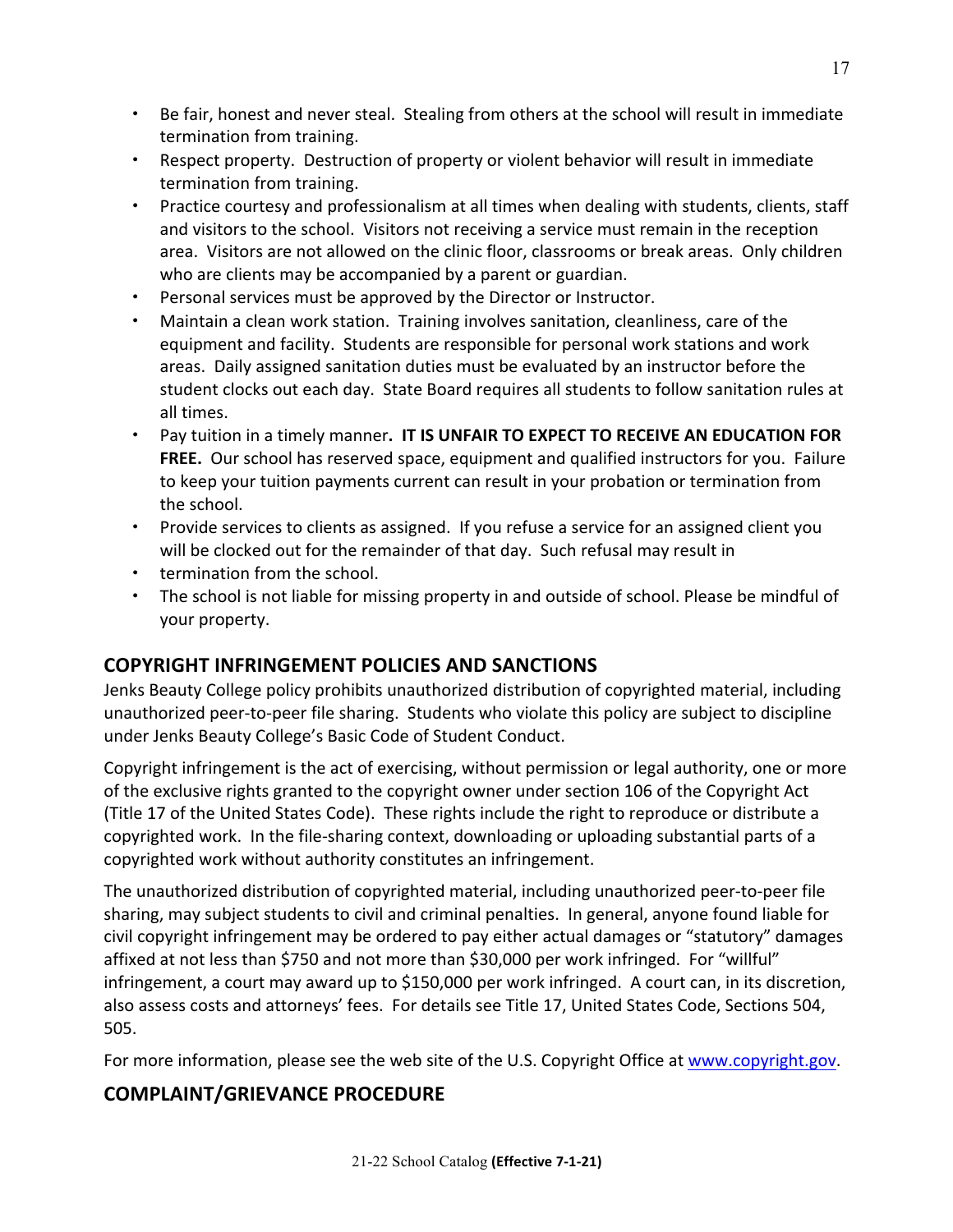The school shall receive and process any complaint filed by any party which reasonably suggests that the school may not be in compliance with applicable federal, state, or local laws and regulations, or lack of educational quality or a violation of accreditation requirements. The school may at its discretion, refuse to process any complaint which appears to be frivolous or groundless, or which is submitted anonymously. The following procedures outlines the specific steps in the complaint process.

- Complaints shall be submitted in writing and signed by the complainant on the designated form provided by the school within 60 days of the date the act which is the subject of the grievance occurred.
- A complaint must state the basis for any allegations of noncompliance.
- A complaint alleging that the school is in noncompliance shall contain all relevant names and dates and briefly describe the actions forming the basis of the complaint. Copies of the supporting documents should accompany a complaint based upon written evidence. Any other documents or materials that support the allegation should also accompany the complaint.
- Receipt of the complaint shall be acknowledged by personally delivering to the office of the President.
- The complaint will be reviewed by school leadership and a response will be sent in writing to the student within 30 days of receiving the complaint. The initial response may not provide for final resolution of the problem but will notify the student of continued investigation and/or actions being taken regarding the complaint.
- If the complaint is of such nature that it cannot be resolved by the President, it will be referred to an appropriate agency if applicable. Depending on the extent and nature of the complaint, interviews with appropriate staff and other students may be necessary to reach a final resolution of the complaint.
- In cases of extreme conflict, it may be necessary to conduct an informal hearing regarding the complaint. If necessary the school will appoint a hearing committee consisting of one member selected by the school who has no involvement in the dispute and who may also be a corporate office, another member who may not be related to the student filing the complaint or another student in the school, and another member who may not be employed by the school or related to the school owners. The hearing will occur within 90 days of committee appointment. The hearing will be informal with the student presenting his/her case followed by the school's response. The hearing committee will be allowed to ask questions of all involved parties. Within 15 days of the hearing, the committee will prepare a report summarizing each witness' testimony and a recommended resolution for the dispute. School management shall consider the report and either accept, reject, or modify the recommendations of the committee. Corporate management shall consider the report and either accept, reject, or modify the recommendations of the committee.
- Students must exhaust the institution's internal complaint process before submitting the complaint to the schools accrediting agency or licensing board, if applicable.
- A complaint form is available through the following agencies: Oklahoma State Board of Cosmetology 405.521.2441 NW. 23<sup>rd</sup>, Suite 84 Oklahoma City, OK 73107 NACCAS 703-600-7600 3015 Colvin Street Alexandria, VA 22314. It is required that all complaints must be addressed through the school's complaint procedure prior to filing a complaint with the above agencies. The school will maintain written records of all complaints filed for the past two (2) years.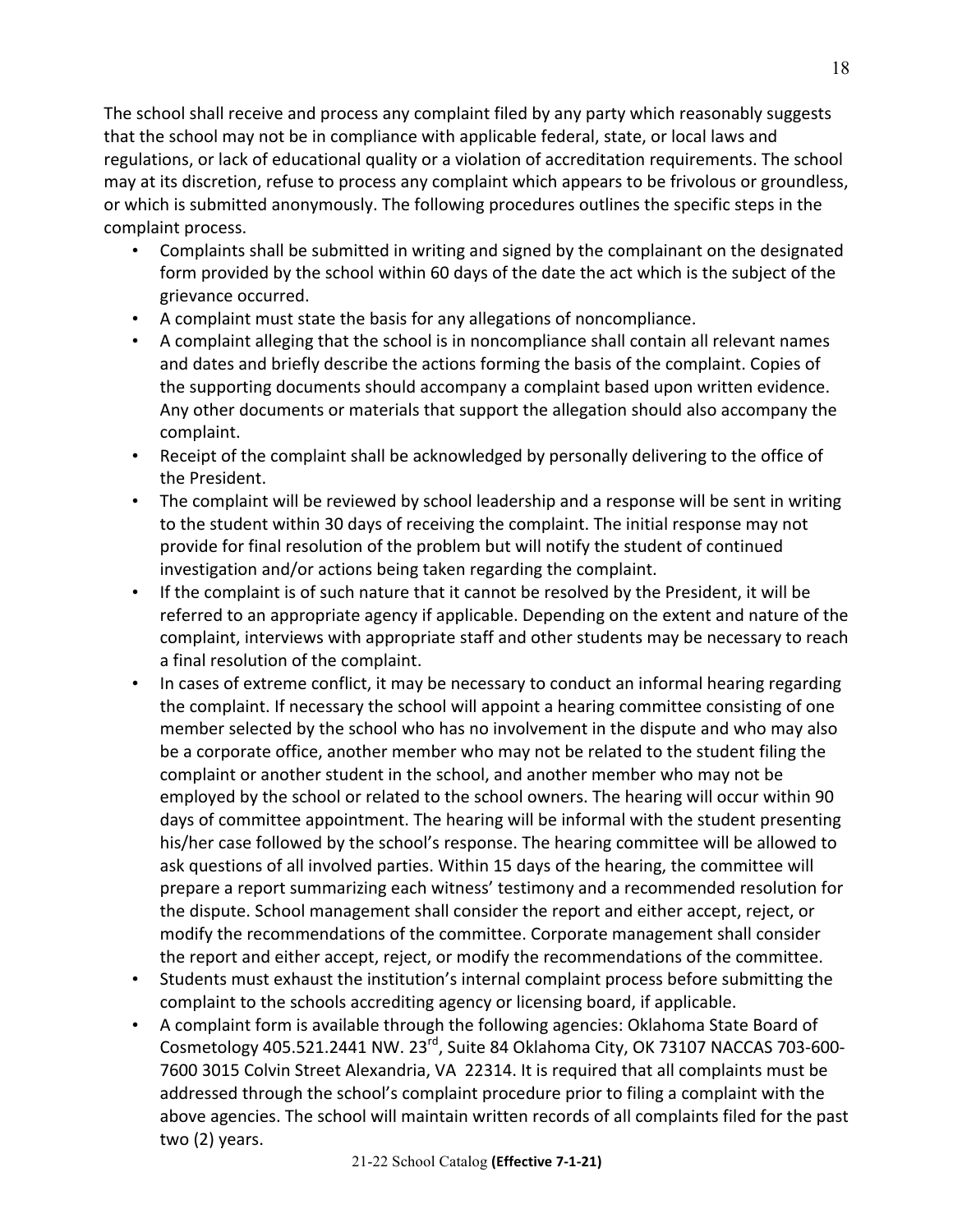## **SATISFACTORY ACADEMIC PROGRESS POLICY**

The Satisfactory Academic Progress Policy (SAP) is consistently applied to all students enrolled at the school and is provided to applicants prior to enrollment. The SAP is applied consistently to all students enrolled in a specific program and scheduled for a particular category of attendance (part-time/full-time.) The policy complies with the guidelines established by the United States Department of Education. All programs have an Academic Year of 900 hours.

#### **EVALUATION PERIODS**

| Students are evaluated for Satisfactory Academic Progress as follows: |                                          |  |  |
|-----------------------------------------------------------------------|------------------------------------------|--|--|
| Cosmetology                                                           | 450, 900 and 1200 clocked (actual) hours |  |  |
| Instructor                                                            | 450 and 900 clocked (actual) hours       |  |  |
| <b>Esthetician &amp; Manicuring</b>                                   | 300 clocked (actual) hours               |  |  |

Transfer Students – Midpoint of the contracted hours or the established evaluation periods, whichever comes first.

Quantitative and qualitative evaluations will determine if the student has met the minimum requirements for satisfactory academic progress. The frequency of evaluations ensures that students have had at least one evaluation by midpoint in the course.

#### **ATTENDANCE PROGRESS EVALUATIONS**

Students are required to attend a minimum of 67% of the hours possible based on the applicable attendance schedule per their program in order to be considered maintaining satisfactory attendance progress. Evaluations are conducted at the end of each evaluation period to determine if the student has met the minimum requirements. The attendance percentage is determined by dividing the total hours accrued by the total number of hours scheduled. At the end of each evaluation period, the school will determine if the student has maintained at least 67% cumulative attendance since the beginning of the course which indicates that, given the same attendance rate, the student will graduate within the normal maximum time frame.

#### **FAILED COURSES**

Students that fail a course have an opportunity to retake once free of charge.

#### **MAXIMUM TIME FRAME**

The maximum time (which does not exceed 150% of the course length) allowed for students to complete each course at the satisfactory academic progress is stated below:

| <b>COURSE</b>                                 | <b>MAXIMUM TIME ALLOWED</b>            |       |  |
|-----------------------------------------------|----------------------------------------|-------|--|
|                                               | <b>SCHEDULED HOURS</b><br><b>WEEKS</b> |       |  |
| Cosmetology (Full Time, 30 hrs/wk) - 1500 hrs | 75                                     | 2.250 |  |
| Instructor                                    | 51                                     | 1,500 |  |
| 21-22 School Catalog (Effective 7-1-21)       |                                        |       |  |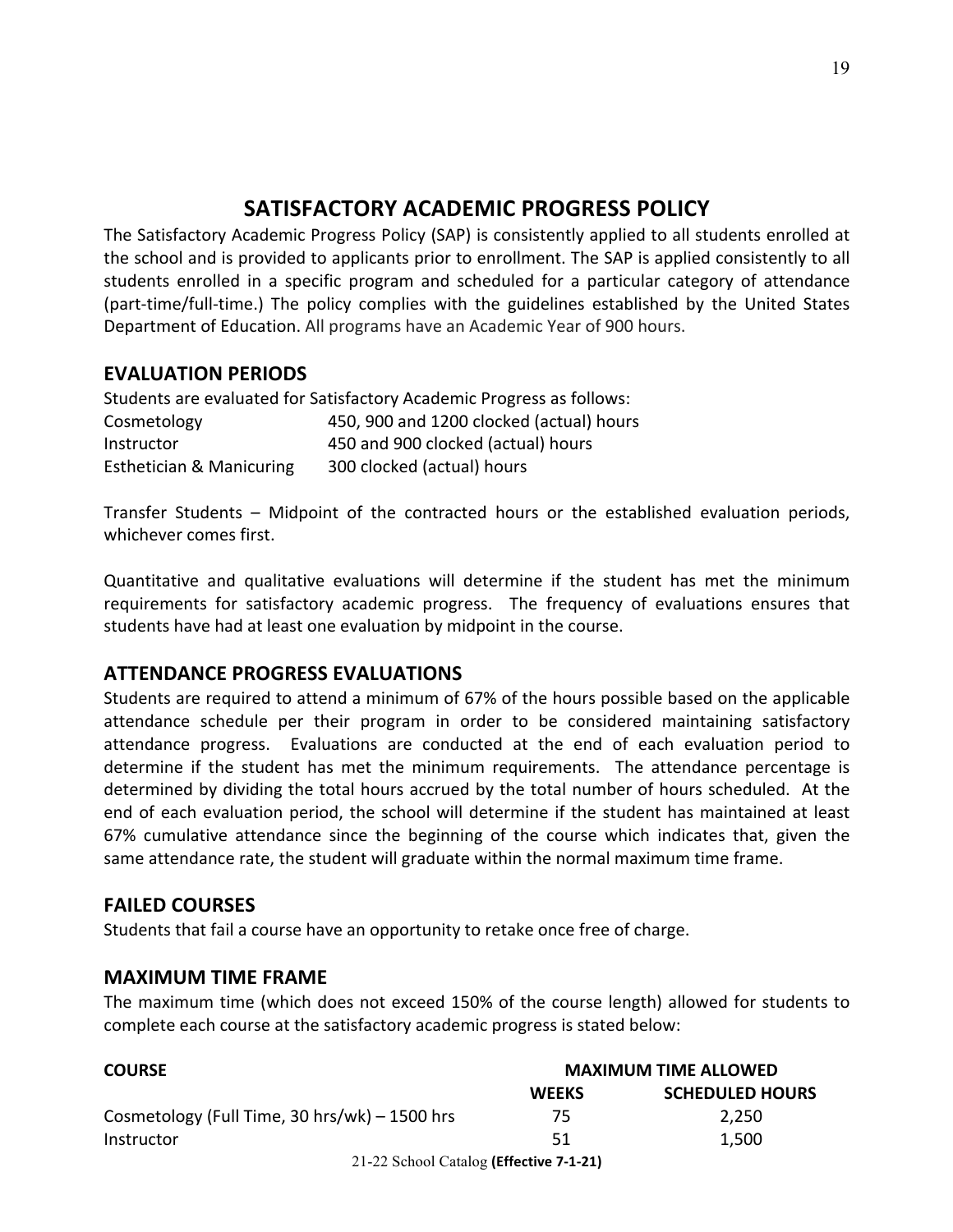The maximum time allowed for transfer students who need less than the full course requirements will be determined based on 67% of the scheduled contracted hours.

Students who have not completed the course within the maximum timeframe may continue as a student at the institution on a cash pay basis.

#### **VETERANS SAP AND ATTENDANCE POLICY**

Students receiving Veterans education benefits must meet satisfactory academic progress (SAP) and attendance requirements in accordance with the school's SAP and Attendance policies in order to remain eligible to be certified for VA benefits. VA students on academic warning aren't considered to be maintaining satisfactory progress and will continue to be certified for education benefits for one period with the U.S. Department of Veterans Affairs (VA), however, the VA will be notified if warning occurs. If students fail to meet academic requirements while on warning, their enrollment certification will be terminated which may result in VA requiring students to repay a portion or all benefits received. Once benefits are terminated due to SAP or attendance, students are ineligible to be certified for VA education benefits until SAP is once again met or if students successfully appeal the decision for readmission.

#### **ACADEMIC PROGRESS EVALUATIONS**

A qualitative element used to determine academic progress is a reasonable system of grades as determined by assigned academic learning. Students are assigned academic learning and a minimum number of practical experiences. Academic learning is evaluated after each unit of study. Students must maintain an overall grade average of 70%(2.0) and pass a FINAL exam prior to graduation. Students must make up failed or missed tests and incomplete assignments. Numerical graced are considered according to the following scale:

| Grading Scale: 90 – 100 |           | <b>FXCFLLFNT</b>    |
|-------------------------|-----------|---------------------|
|                         | $80 - 89$ | VFRY GOOD           |
|                         | $70 - 79$ | <b>SATISFACTORY</b> |
|                         | Below 70  | <b>FAILING</b>      |

#### **DETERMINATION OF PROGRESS STATUS**

Students meeting the minimum requirements for academics and attendance at the evaluation point are considered to be making satisfactory academic progress (SAP) until the next scheduled evaluation. Students not maintaining SAP will receive a hard copy of their status at the time of evaluations. Students deemed not maintaining Satisfactory Academic Progress may have their Title IV Funding interrupted, unless the student is on warning or has prevailed upon appeal resulting in a status of probation.

#### **WARNING**

21-22 School Catalog **(Effective 7-1-21)** Students who fail to meet minimum requirements for attendance or academic progress are placed on warning and considered to be making SAP during the warning period. The student will be advised in writing on the actions required to attain SAP by the next evaluation. If at the end of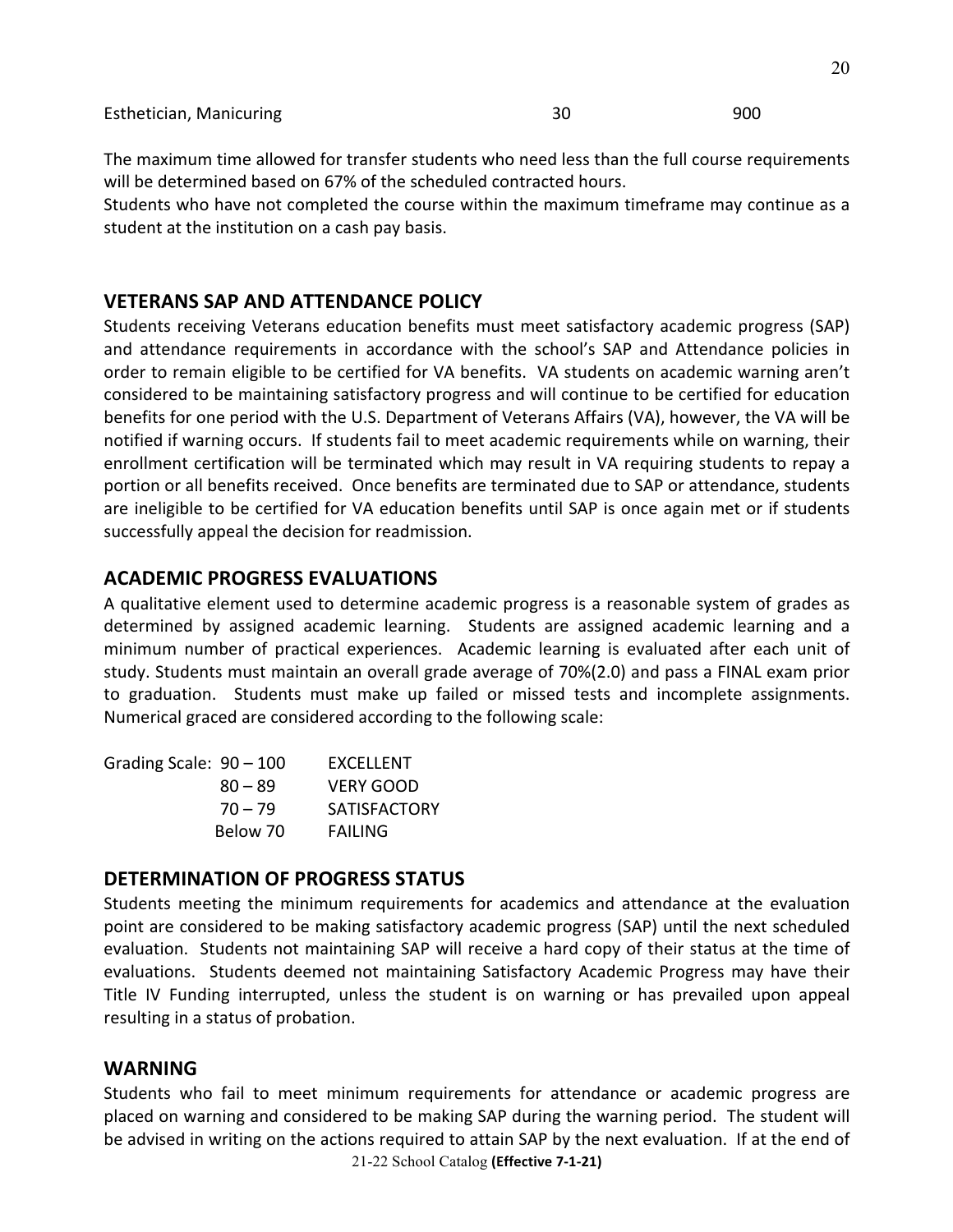the warning period, the student has still not met both the attendance and academic requirements, he/she will be placed on probation.

#### **PROBATION**

Students who fail to meet minimum requirements for attendance or academic progress after the warning period will be placed on probation and considered to be making satisfactory academic progress while during the probationary period, if the student appeals the decision, and prevails upon appeal. Additionally, only students who have the ability to meet the Satisfactory Academic Progress Policy standards by the end of the evaluation period may be placed on probation. Students placed on an academic plan must be able to meet requirements set forth in the academic plan by the end of the next evaluation period. Students who are progressing according to their specific academic plan will be considered making Satisfactory Academic Progress. The student will be advised in writing of the actions required to attain satisfactory academic progress by the next evaluation. If at the end of the probationary period, the student has still not met both the attendance and academic requirements required for satisfactory academic progress or by the academic plan, he/she will be determined as NOT making satisfactory academic progress and, if applicable, students will not be deemed eligible to receive Title IV funds.

#### **RE-ESTABLISHMENT OF SATISFACTORY ACADEMIC PROGRESS**

Students may re-establish satisfactory academic progress and Title IV aid, as applicable, by meeting minimum attendance and academic requirements by the end of the warning or probation period.

#### **APPEAL PROCEDURE**

If a student is determined to not be making SAP, the student may appeal the determination due special or mitigating circumstances such as the death of a relative, an injury or illness of the student, or other allowable special circumstances. The Appeal must be in writing to the President within 14 calendar days, along with supporting documentation of the reasons why the determination should be reversed. This information should include what has changed about the student's situation that will allow them to achieve Satisfactory Academic Progress by the next evaluation point. Appeal documents will be retained in the student file. If the student prevails upon appeal, the satisfactory academic progress determination will be reversed and federal financial aid will be reinstated, if applicable for one payment period. Appeal responses will be completed within 14 days of receipt. The President's decision is final.

#### **INTERRUPTIONS, COURSE INCOMPLETES, WITHDRAWALS**

If enrollment is temporarily interrupted for a Leave of Absence, the student will return to school in the same progress status as prior to the leave of absence. Hours elapsed during a leave of absence will extend the student's contract period and maximum time frame by the same number of days taken in the leave of absence and will not be included in the student's cumulative attendance percentage calculation. Students who withdraw prior to completion of the course and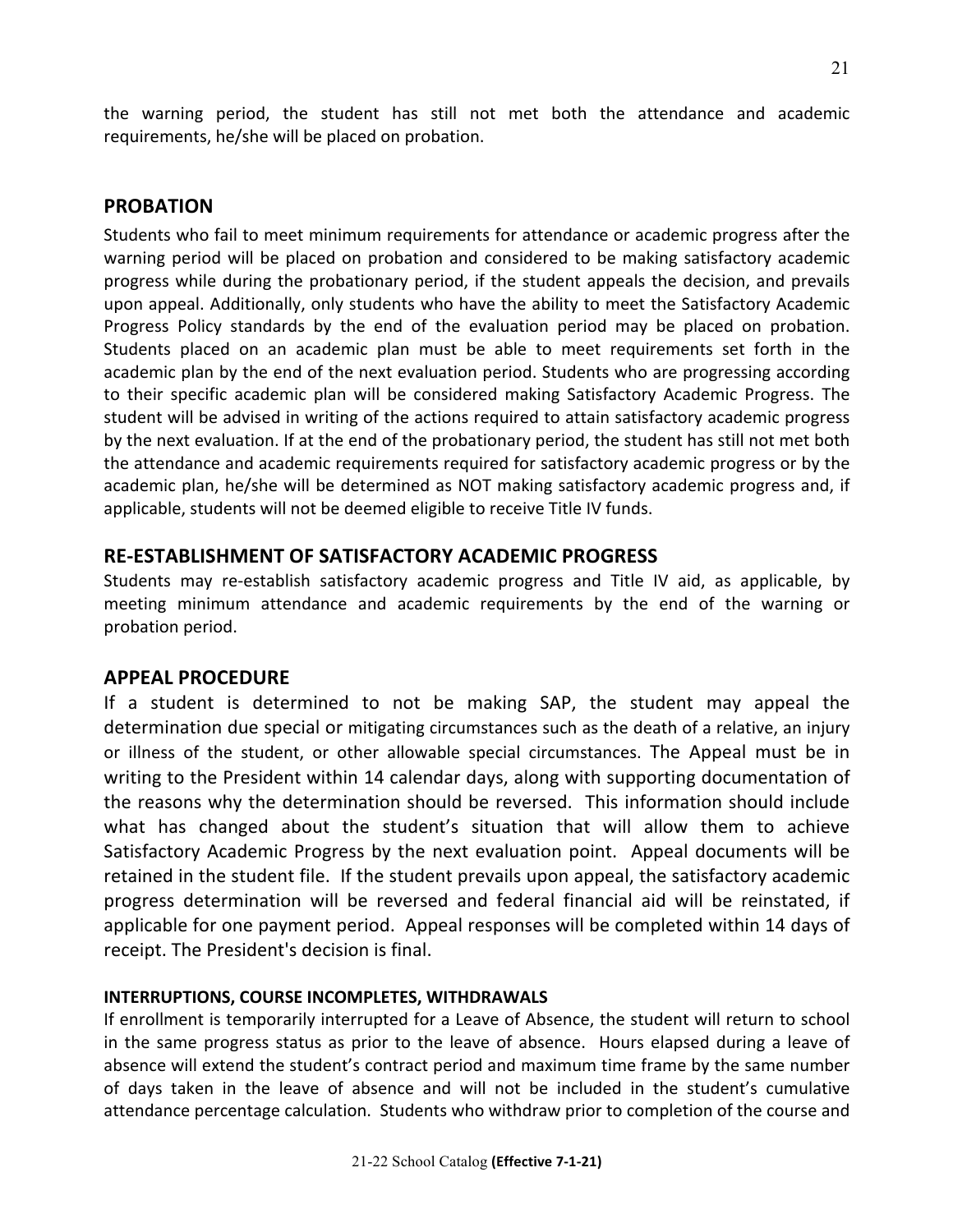wish to re-enroll will return in the same satisfactory academic progress status as at the time of withdrawal.

#### **NONCREDIT, REMEDIAL, COURSES, REPETITIONS**

Noncredit, remedial courses, and repetitions do not apply to this institution. Therefore, these items have no effect upon the school's satisfactory academic progress standards.

#### **TRANSFER HOURS**

With regard to Satisfactory Academic Progress, a student's transfer hours will be counted as both attempted and earned hours for the purpose of determining when the allowable maximum time frame has been exhausted. SAP evaluation periods are based on actual contracted hours at the institution.

#### **Veterans Prior Credit**

Students utilizing VA education benefits must provide all transcripts and records of previous education and training. Jenks Beauty College will evaluate these records and, when possible, grant appropriate credit for the previous education and/or training, shorten the length of the training program, and notify the student regarding the amount of credit being granted for previous training.

## **GRADUATION, LICENSURE AND EMPLOYMENT ASSISTANCE**

## **GRADUATION REQUIREMENTS**

Prior to completion of the course, students must pass a practical examination and a written final examination with a grade of at least 70% on each. All students are required to complete the course and all graduation requirements within 150% of the published length of the course. Upon satisfactory completion of the designated number of course hours and all curriculum requirements, the student will be awarded a diploma and is then eligible to take the State Board examination.

## **LICENSURE REQUIREMENTS**

The State Board conducts examinations for licensure in Oklahoma City. Each applicant is required to take both a written and practical practice exam. Minimum passing grades for examinations are as follows:  $(1)$  Cosmetology – 75%;  $(2)$  Instructor – 75%;  $(3)$  Manicuring – 75%;  $(4)$  Esthetician -75%. Additionally, Completion of an approved course of study in a licensed school of this state.

## **PREREQUISITES FOR EMPLOYMENT**

To work in your chosen field in the State of Oklahoma a student must complete the graduation and licensure requirements and procure a license from the Oklahoma State Board of Cosmetology.

#### **EMPLOYMENT ASSISTANCE**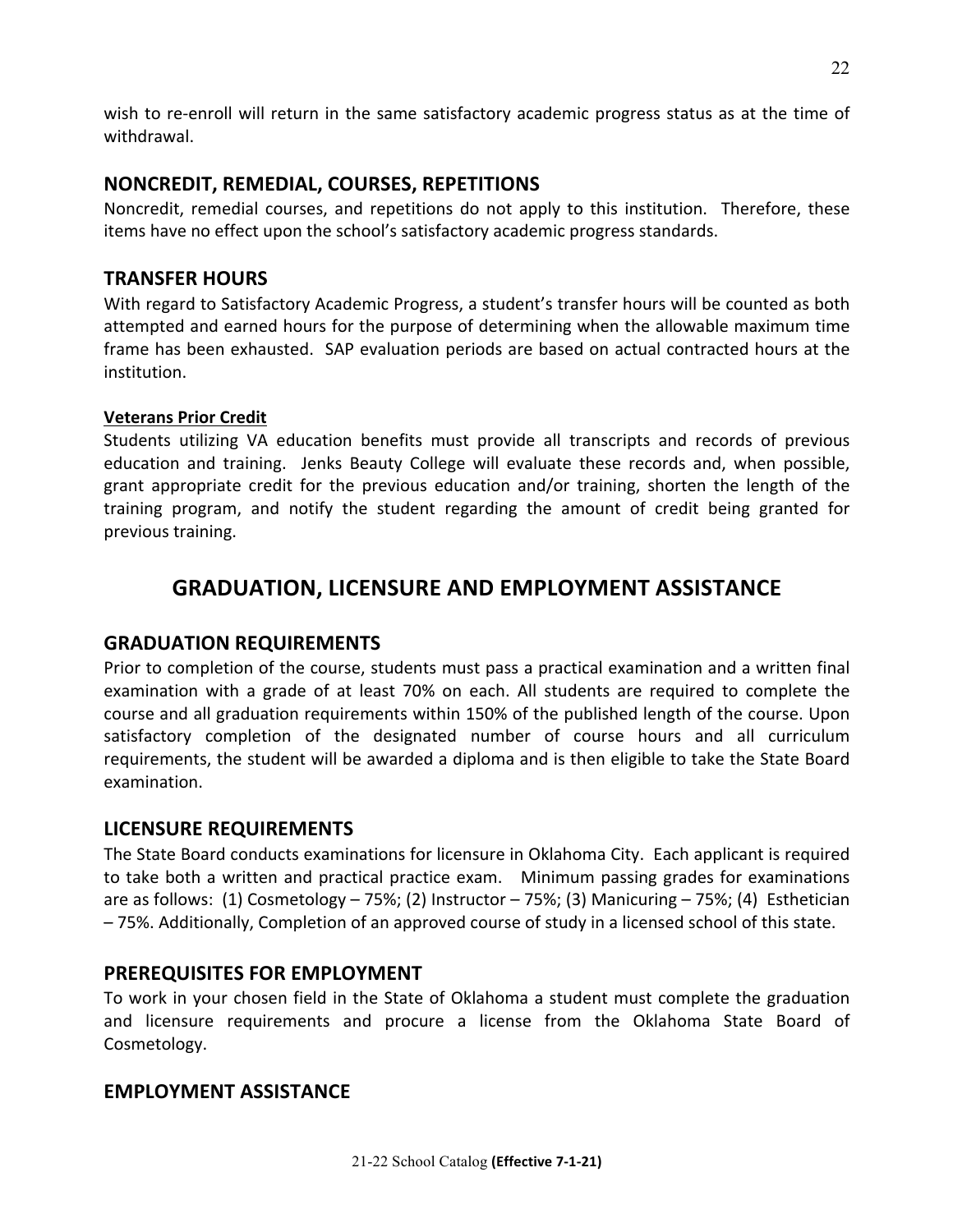The school is committed to assisting in the placement of every graduate seeking employment. The school does not in any way guarantee employment, but will work with the student to identify potential employment opportunities.

#### **ADVISORY SERVICES**

The school provides academic and individual career advice on a continuous basis. Individuals who request professional counseling needs may refer to the bulletin board for additional services.

## **STUDENT RECORDS**

## **STUDENT RECORDS (RIGHT TO PRIVACY)**

The following information concerning student records maintained by Jenks Beauty College & Jenks Beauty College is provided in compliance with the Federal Education Rights and Privacy Act of 1974. (PL 93-380)

The Act provides that all records maintained on a student be made available for inspection by students and parents or guardians of dependent minors. A student's confidential records are not to be shown to any other third party without the students written consent.

All records are the property of the school and are maintained in the school's administrative offices. The school provides access to student and other school records to its accrediting agency, auditors and/or Department of Education as required. All institutional records related to accreditation are maintained from the effective date of the last renewal or accreditation or in accordance with state and federal law.

#### **RELEASE OF INFORMATION**

**COURSE COSTS 2020-2021**

A signed release of information must be obtained from the student before any information from the students file is released to a third party.

| <b>Course Name</b> | <b>Admin</b><br>Fee | Registration<br>Fee | <b>Book/ Kit Cost</b> | Tuition | <b>Total</b> | <b>Hourly</b><br><b>Tuition</b> |
|--------------------|---------------------|---------------------|-----------------------|---------|--------------|---------------------------------|
| Cosmetology        | \$50                | \$100               | \$2,400               | 13,800  | \$16,350     | \$9.20                          |
| Instructor         | \$50                | \$100               | \$550                 | 7,750   | \$8,450      | \$7.75                          |
| Manicuring         | \$50                | \$100               | \$1,050               | 5,520   | \$6,720      | \$9.20                          |
| Esthetician        | \$50                | \$100               | \$1,300               | 5,520   | \$6,970      | \$9.20                          |

## **ADDENDUM A**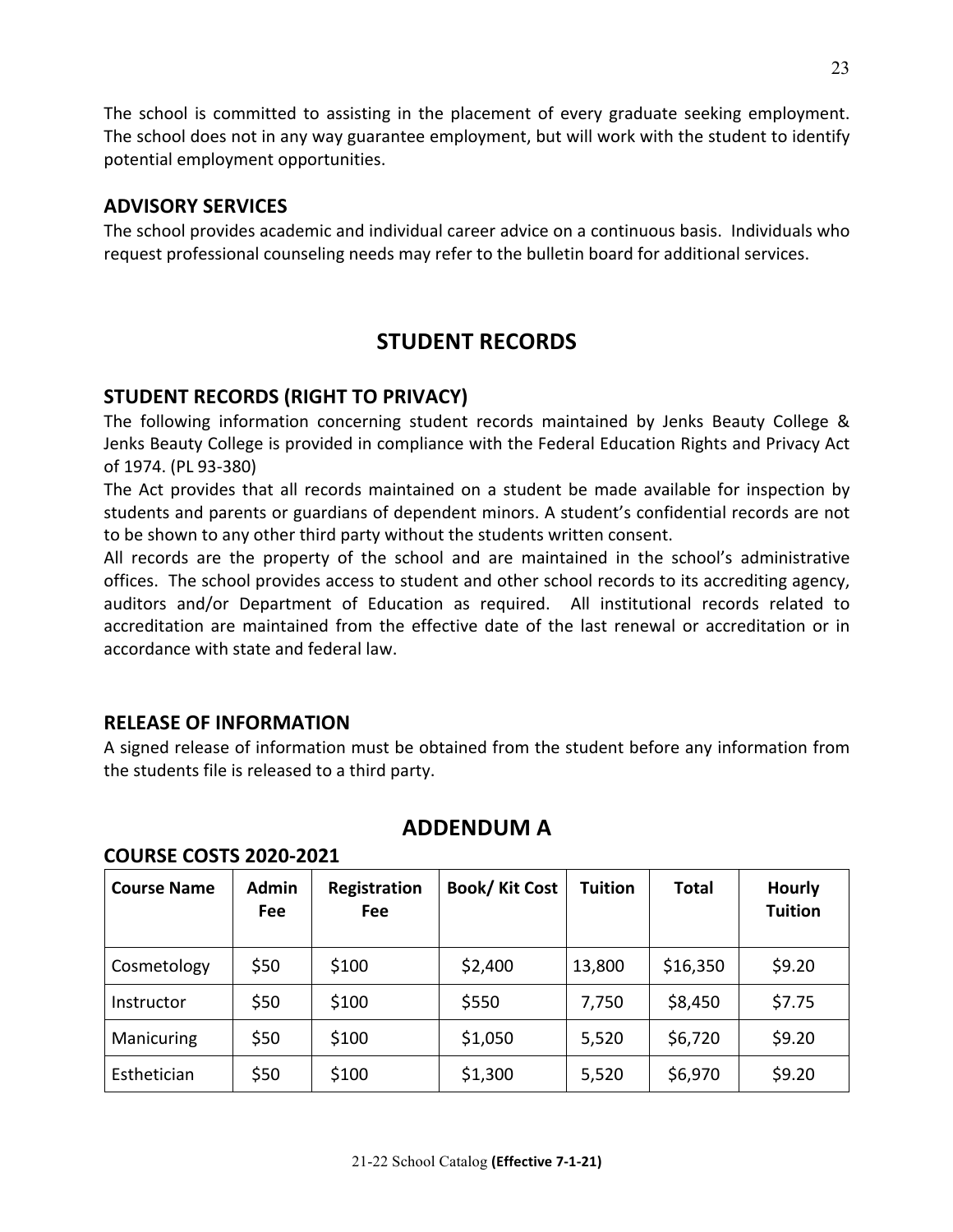#### **TEXTBOOK AND KIT OPT-OUT POLICY**

A student has the right to opt out of program textbooks and/or kit if desired. By doing so, there is an agreement that books purchased outside the school are equivalent in edition and publisher. Kits purchased outside of school must meet the minimum requirements set forth by the Oklahoma State Board of Cosmetology and Barbering and be sufficient to fulfill program objectives. 

#### **TEACH OUT PLAN**

Jenks Beauty College has secured a teach out agreement with Clary Sage College, in the event Jenks Beauty College closes.

#### **METHOD OF PAYMENT**

Upon enrollment, the tuition is due and payable in full, however, the student, at the school's option may pay the registration fee and a down payment with monthly installments on balance. The school accepts VISA/MC. Call (918) 299-0901 for information. Payments are due on the  $1<sup>st</sup>$  of each month or the  $1<sup>st</sup>$  day of class each month, whichever comes first. Failure to make payments on time may result in probation or termination.

Federal student financial aid is available to those who qualify to cover educational expenses. Financial aid may be in forms of grants (no repayment required) and student loans (must be repaid). All estimates of available funds from financial aid will be first used to cover institutional charges; if funds remain available, they will be disbursed directly to the student. Any balance on the students account not covered by financial aid is the responsibility of the student and must be paid in full prior to graduation.

Students are responsible for paying their account in full prior to graduation. Failure to make timely payments may result in probation or termination. All unpaid accounts will be turned for collection.

Jenks Beauty College is compliant with Public Law 115-407 in regards to the Veteran Benefits and Transition Act of 2018.

## **STUDENT FINANCIAL AID**

#### FINANCIAL AID IS AVAILABLE TO THOSE WHO QUALIFY

The school has been determined eligible by the United States Department of Education to participate in Title IV Financial Aid Programs.

#### **FINANCIAL AID ELIGIBILITY REQUIREMENTS**

To receive federal, state or institutional funds at Jenks Beauty College, you must meet the following requirements.

- Have a high school diploma, GED, or high school education in a home school setting
- Be a U.S. citizen or an eligible non-citizen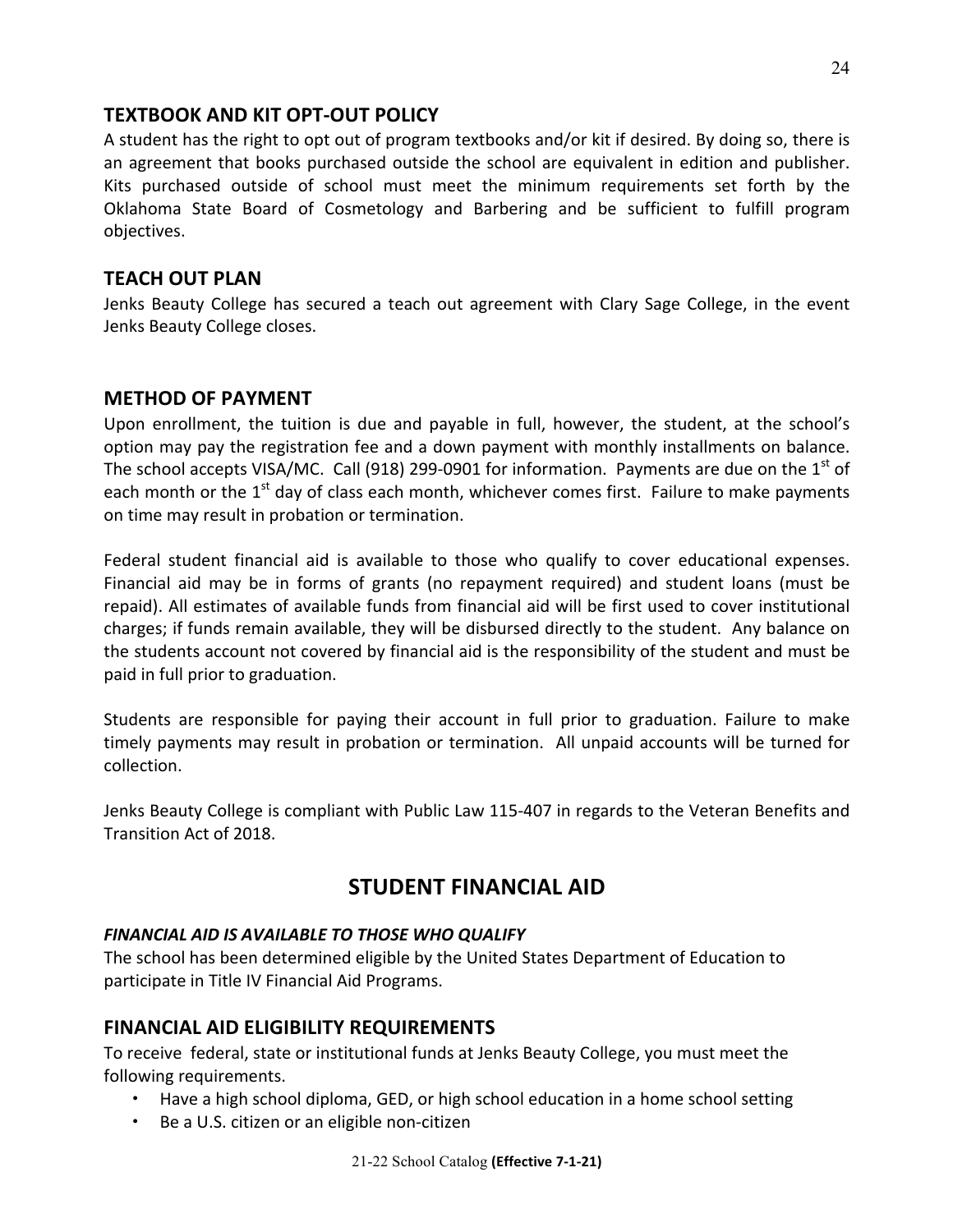- Male students must be registered with the Selective Service, if required
- Certify that you will use federal student aid for educational purposes on the FASFA
- Be enrolled at least half time
- Have a valid social security number
- Make satisfactory academic progress as a student attending Jenks Beauty College
- Certify that you are not in default on a federal student loan and that you do not owe money on a federal student grant.

## **CRITERIA FOR DETERMINING THE AMOUNT OF STUDENT'S AWARD**

Student's award is determined by using Estimated Family Contribution (EFC), determined by the Department of Education using the FASFA application, and the school's Cost of Attendance (Student Budget).

Cost of Attendance – Estimated Family Contribution = Financial Need

## **PELL GRANTS/FEDERAL STUDENT LOANS**

Applicants may go online to www.fafsa.gov to apply. Aid grants are awarded to eligible students.

## **VETERANS EDUCATION BENEFITS**

Veteran benefits are accepted with authorization from the veterans administration. For more information call: 1-888-442-4551 or visit their website at https://benefits.va.gov/gibill/. Point of contact for VA beneficiaries and their families: Sabrina Maynard, Financial Aid Specialist/ Veteran SCO smaynard@jenksbeautycollege.com 918.299.0901

#### **ADDITIONAL FUNDING**

- Oklahoma Vocational Rehabilitation Educational Assistance (918) 382-7700 www.okrehab.org.
- Tribal-Contact individual tribal offices
- Americorp

## **INSTITUTIONAL REFUND POLICY**

- For all applicants who cancel enrollment or students who withdraw from enrollment a fair and equitable settlement will apply. The following policy will apply to all terminations for any reason, by either party, including student decision, course or program cancellation or school closure.
- Any monies due the applicant or students shall be refunded within 45 days of official cancellation or withdrawal.

#### **Official cancellation or withdrawal shall occur on the earlier of the dates that:**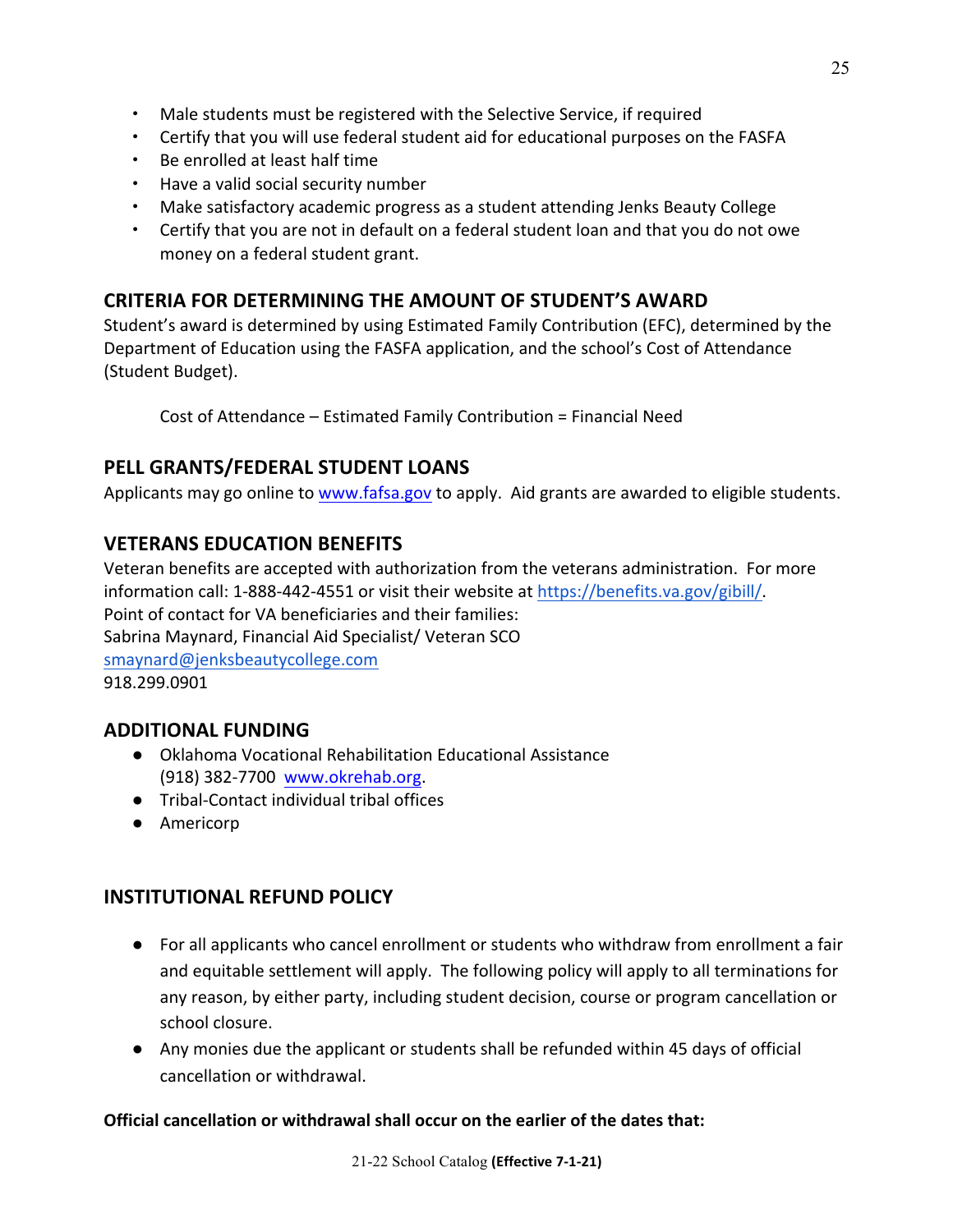- **1.** An applicant is not accepted by the school. The applicant shall be entitled to a refund of all monies paid.
- 2. A student (or legal guardian) cancels his/her enrollment in writing within three business days of signing the enrollment agreement. In this case all monies collected by the school shall be refunded, regardless of whether or not the student has actually started classes.
- 3. A student cancels his/her enrollment after three business days of signing the contract but prior to starting classes. In these cases he/she shall be entitled to a refund of all monies paid to the school less the registration fee in the amount of \$100.
- 4. A student notifies the institution of his/her withdrawal in writing.
- 5. A student on an approved leave of absence notifies the school that he/she will not be returning. The date of withdrawal shall be the earlier of the date of expiration of the leave of absence or the date the student notifies the institution that the student will not be returning.
- 6. A student is expelled by the school.
- 7. In type 2, 3, 4 or 5, official cancellations or withdrawals, the cancellation date will be determined by the postmark on the written notification, or the date said notification is delivered to the school administrator or owner in person.
- 8. Unofficial withdrawals will be determined by the school thru monitoring clock hour attendance at least every 30 days from the student's last physical attendance.
- 9. For students who enroll and begin classes but withdraw prior to course completion (after three business days of signing the contract), the following schedule of tuition earned by the school applies. All refunds are based on scheduled hours:

| PERCENT OF SCHEDULED TIME               | <b>TOTAL TUITION SCHOOL</b> |  |  |
|-----------------------------------------|-----------------------------|--|--|
| <b>ENROLLED TO TOTAL COURSE PROGRAM</b> | <b>SHALL RECEIVE/RETAIN</b> |  |  |
| $0.01\%$ to 04.9%                       | 20%                         |  |  |
| 5% to 09.9%                             | 30%                         |  |  |
| 10% to 14.9%                            | 40%                         |  |  |
| 15% to 24.9%                            | 45%                         |  |  |
| 25% to 49.9%                            | 70%                         |  |  |
| 50% and over                            | 100%                        |  |  |

- 10. All refunds will be calculated based on the student's last date of attendance.
- 11. Any monies due a student who withdraws shall be refunded within 45 days of a determination that a student has withdrawn, whether officially or unofficially.
- 12. In the case of disabling illness or injury, death in the student's immediate family or other documented mitigating circumstances, a reasonable and fair refund settlement will be made.
- 13. If a course is canceled subsequent to a student's enrollment, and before instruction in the course has begun, the school shall at its option: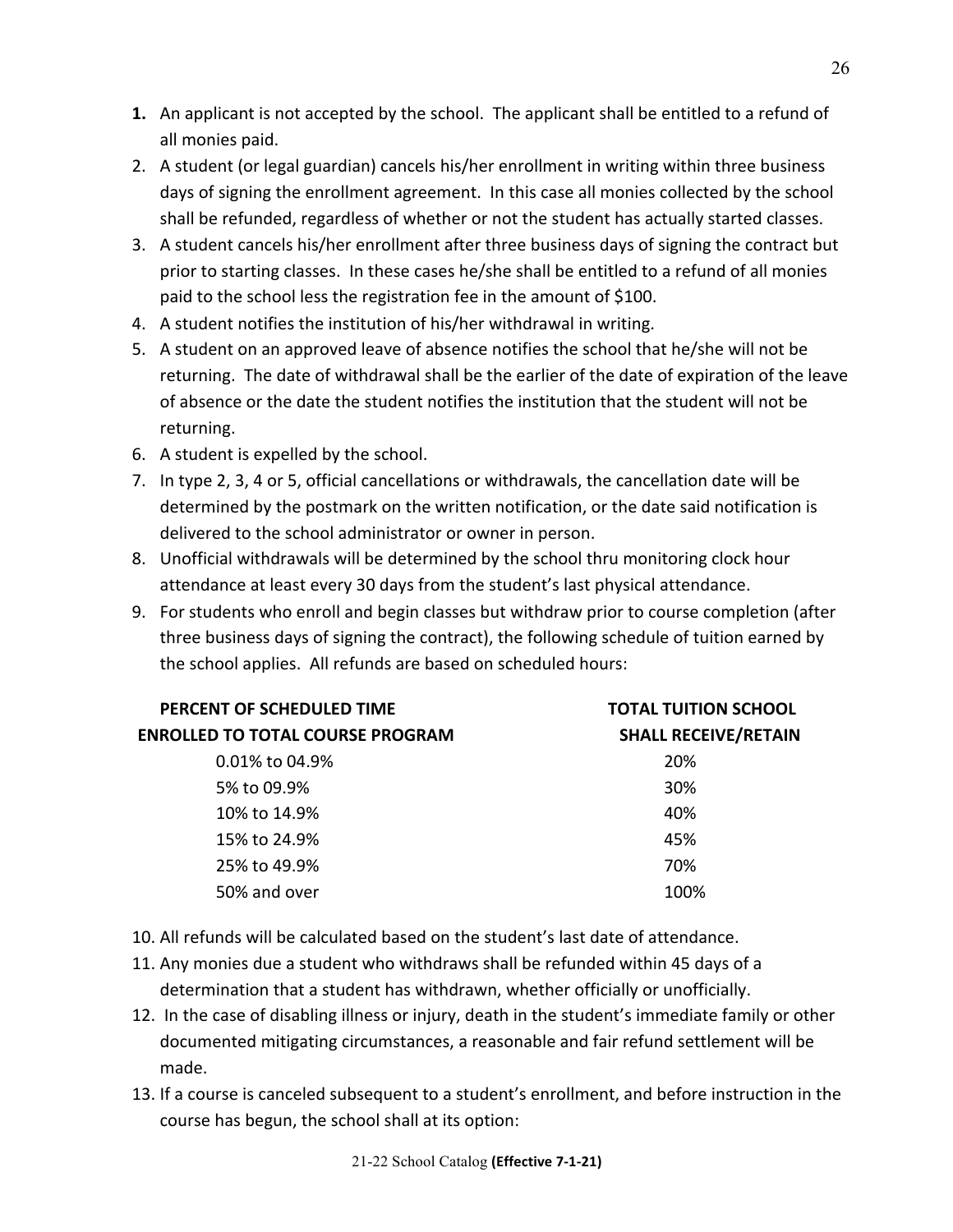- a. Provide a full refund of all monies paid; or
- b. Provide completion of the course.
- 14. If a school cancels a course and ceases to offer instruction after students have enrolled and instruction has begun; the school shall at its option:
	- a. Provide a pro rata refund for all students transferring to another school based on the hours accepted by the receiving school, or;
	- b. Provide completion of the course and/or program, or;
	- c. Participate in a Teach-Out Agreement, or;
	- d. Provide a full refund of all monies paid.
- 15. If a school closes permanently and ceases to offer instruction after students have enrolled, and instruction has begun, the school must make arrangements for students. The School has at its option:
	- a. Provide a pro rata refund, or
	- b. Participate in a Teach-Out Agreement.
- 16. Students who withdraw or terminate prior to course completion are charged a cancellation or administrative fee of \$150. This refund policy applies to tuition and fees charged in the enrollment agreement. Other miscellaneous charges the student may have incurred at the institution (EG: extra kit materials, books, products, unreturned school property, etc.) will be calculated separately at the time of withdrawal. All fees are identified in the catalog and in this enrollment agreement.

## **TREATMENT OF TITLE IV AID WHEN A STUDENT WITHDRAWS**

#### **As stated in 34 CFR 668.22**

The law specifies how your school must determine the amount of Title IV program assistance that you earn if you withdraw from school. The Title IV programs that are covered by this law are: Federal Pell Grants, Iraq and Afghanistan Service Grants, TEACH Grants, Stafford Loans, PLUS Loans, Federal Supplemental Educational Opportunity Grants (FSEOGs) and Federal Perkins Loans.

When you withdraw during your payment period of enrollment (your school can define these for you and tell you which one applies), the amount of Title IV program assistance that you have earned up to that point is determined by a specific formula. If you received (or your school or parent received on your behalf) less assistance than the amount that you earned, the excess funds must be returned by the school and/or you.

The amount of assistance that you have earned is determined on a pro rata basis. For example, if you completed 30% of your payment period or period of enrollment, you earn 30% of the assistance you were originally scheduled to receive. Once you have completed more than 60% of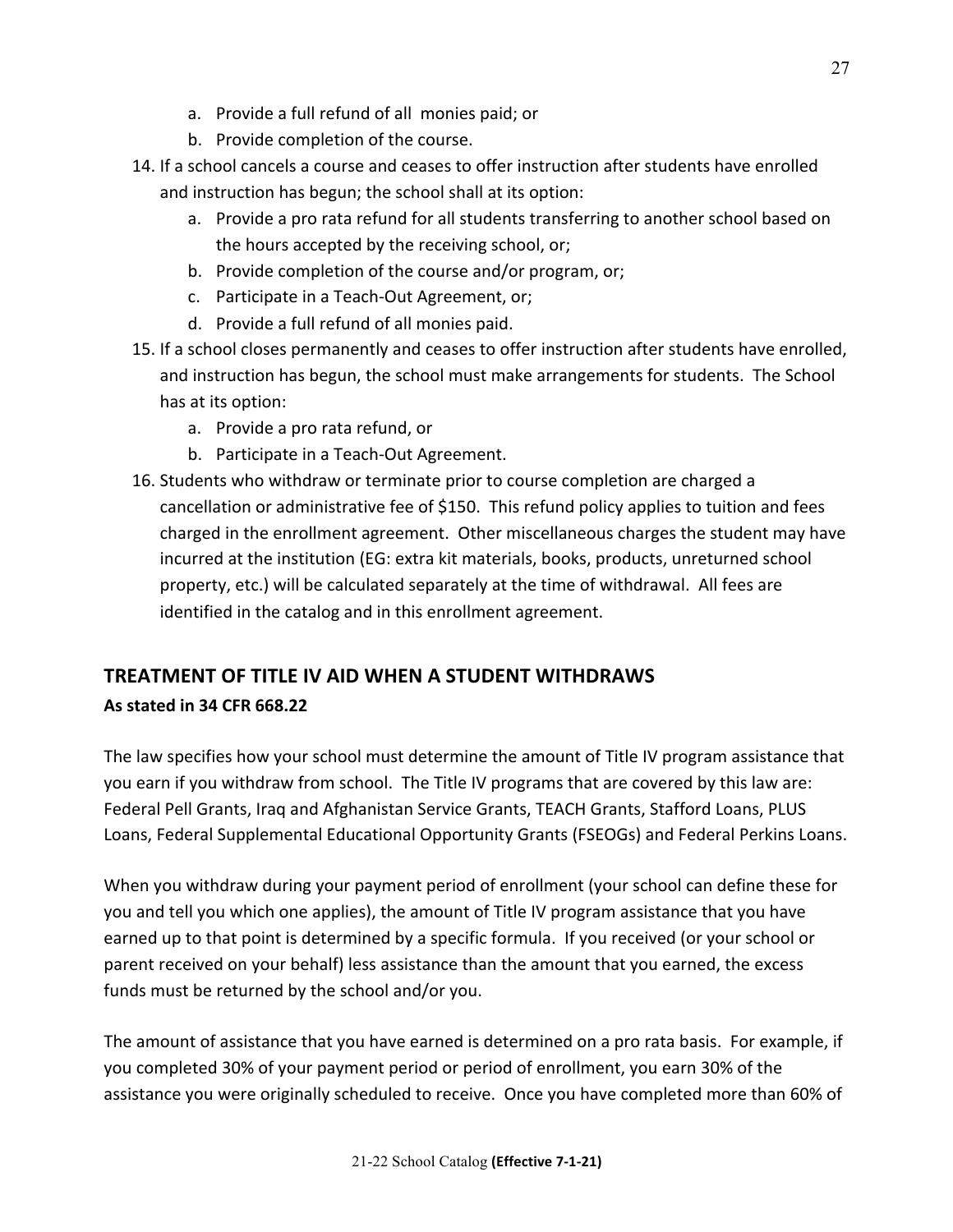the payment period or period of enrollment, you earn all the assistance that you were scheduled to receive for that period.

If you did not receive all of the funds that you earned, you may be due a Post-withdrawal disbursement. If your Post-withdrawal disbursement includes loan funds, your school must get your permission before it can disburse them. You may choose to decline some or all of the loan funds so that you don't incur additional debt. Your school may automatically use all or a portion of your Post-withdrawal disbursement of grant funds for tuition, fees and room and board charges (as contracted with the school). The school needs your permission to use the Postwithdrawal grant disbursement for all other school charges. If you do not give your permission (some schools ask for this when you enroll), you will be offered the funds. However, it may be in your best interest to allow the school to keep the funds to reduce your debt at the school.

There are some Title IV funds that you were scheduled to receive that cannot be disbursed to you once you withdraw because of other eligibility requirements. For example, if you are a first-time, first-year undergraduate student and you have not completed the first 30 days of your program before you withdraw, you will not receive any Direct Loan Funds that you would have received had you remained enrolled past the  $30<sup>th</sup>$  day.

If you receive (or your school or parent receive on your behalf) excess Title IV program funds that must be returned, your school must retain a portion of the excess equal to the lesser of:

- 1. Your institutional charges multiplied by the unearned percentage of your funds, or
- 2. The entire amount of the excess funds.

If your school is not required to return all of the excess funds, you must return the remaining amount. Any loan funds that you must return, you (or your parent for a PLUS Loan) repay in accordance with the terms of the promissory note. That is, you make scheduled payments to the holder of the loan over a period of time.

Any amount of unearned grant funds that you must return is called an overpayment. The maximum amount of a grant overpayment that you must repay is half of the grant funds your received or were scheduled to receive. You do not have to repay a grant overpayment if the original amount of the overpayment is \$50 or less. You must make arrangements with the school or the Department of Education to return the unearned grant funds.

21-22 School Catalog **(Effective 7-1-21)** The requirements for Title IV program funds when you withdraw are separate from any refund policy that your school may have. Therefore, you may still owe funds to the school to cover unpaid institutional charges. Your school may also charge you for any Title IV program funds that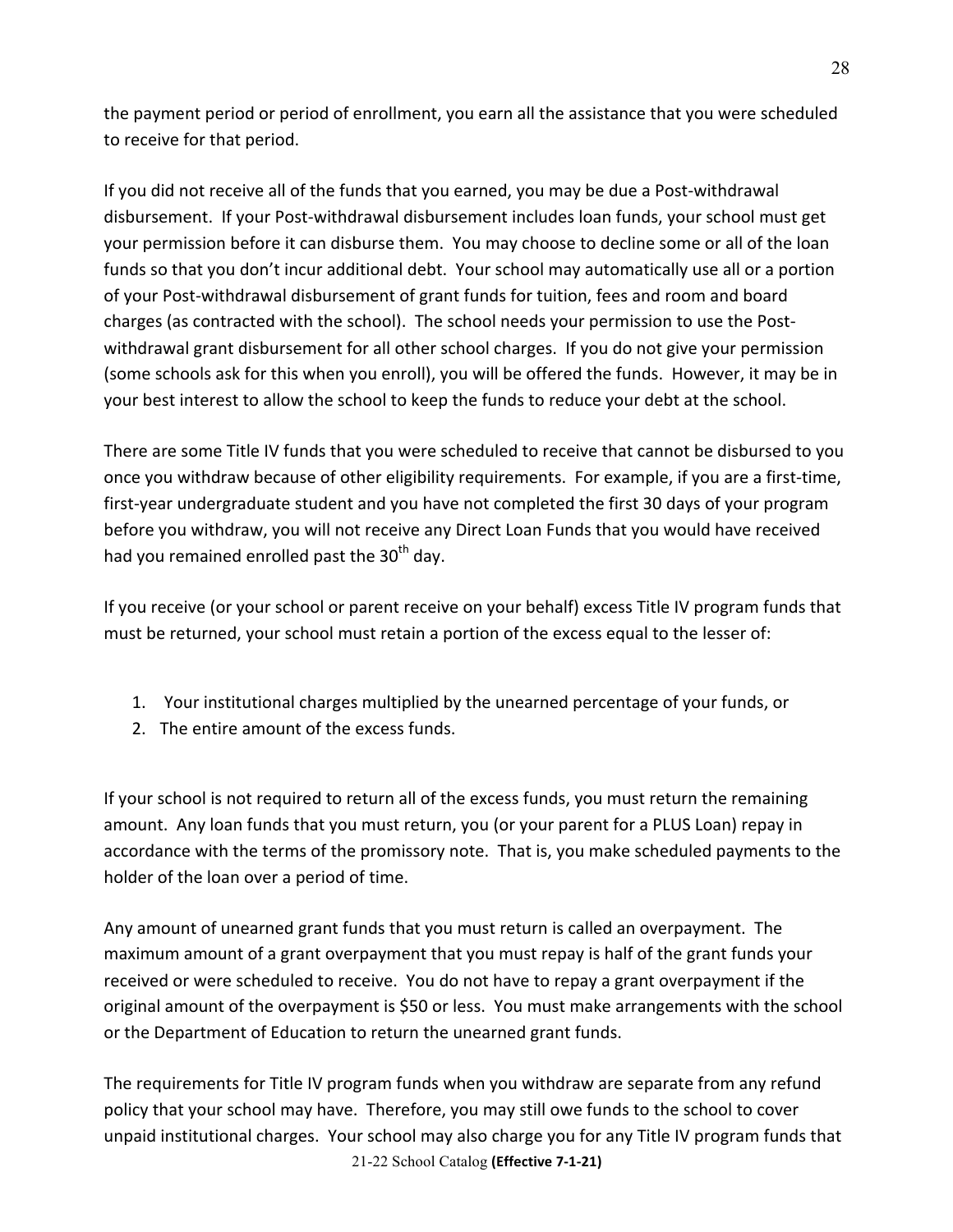the school was required to return. If you don't already know what your school's refund policy is, you can ask your school for a copy. Your school can also provide you with the requirements and procedures for officially withdrawing from school.

If you have questions about your Title IV program funds, you can call the Federal Student Aid Information Center at 1-800-4-FEDAID (1-800-433-3243). TTY users may call 1-800-730-8913. Information is also available on Student Aid on the Web at www.studentaid.ed.gov.

## **COSMETOLOGY COURSE OUTLINE**

**TEXTS:** Milady's Standard Cosmetology Textbook Milady's Standard Cosmetology Exam Review Milady's Standard Cosmetology Theory Workbook Milady's Standard Cosmetology Practical Workbook

#### *COURSE DESCRIPTION*:

The primary purpose of the Cosmetology course is to train the student in basic manipulative skills, safety judgments, proper work habits and desirable attitudes necessary to achieve competency in job entry-level skills, obtain licensure, and gainful employment in the field of cosmetology or related career fields.

#### *COURSE OBJECTIVES*:

Upon completion of the course requirements, the determined graduate will be able to:

- 1. Project a positive attitude and a sense of personal integrity and self-confidence.
- 2. Practice effective communication skills, visual poise, and proper grooming.
- 3. Respect the need to deliver worthy service for value received in an employer-employee relationship.
- 4. Perform the basic manipulative skills in the areas of hair care, skin care and nail care.
- 5. Perform the basic analytical skills to determine appropriate hair care, skin care, and nail care services to achieve the best total look for each client.
- 6. Apply academic and practical learning and related information to ensure sound judgements, decisions, and procedures.

To ensure continued career success, the graduate will continue to learn new and current information related to skills, trends, and methods for career development in cosmetology and related fields.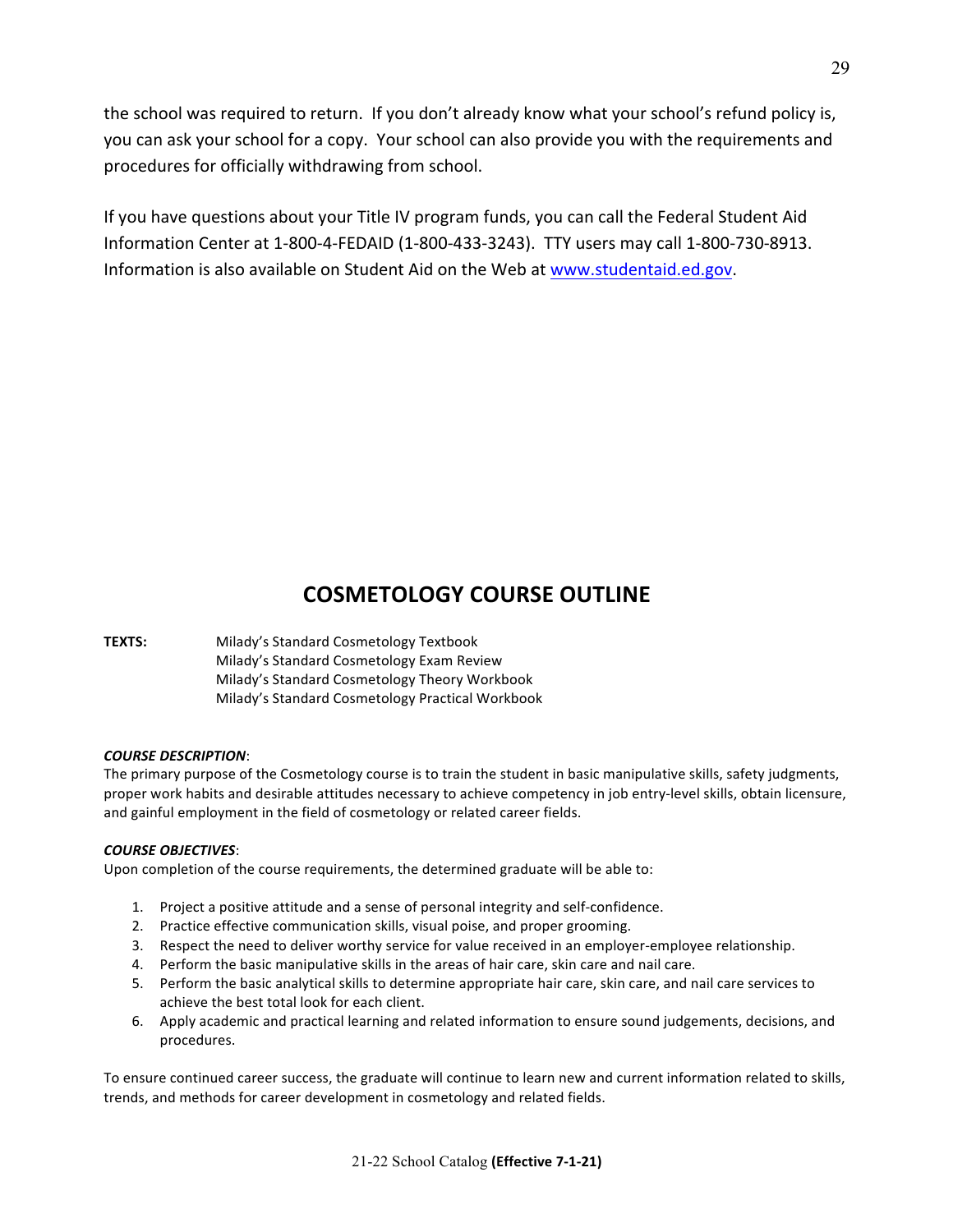*REFERENCES:* A comprehensive resource center of references, periodicals, books, texts, audio/video cd's, and on-line resources are available to support the course of study and supplement student training. Students should avail themselves of the opportunity to use these extensive materials.

*INSTRUCTIONAL METHODS:* The clock-hour education is provided through a sequential set of learning steps which address specific tasks necessary for State Board preparation, graduation, and entry-level job skills. Student salon equipment, implements, and products are comparable to those used in the industry. Each student will receive instruction that relates to the performance of useful, creative, and productive career-oriented activities. The course is presented through comprehensive lesson plans that reflect effective educational methods. Subjects are presented by means of interactive lecture, demonstration, and interactive student participation. Audiovisual aids, guest speakers, field trips, projects, activities, and other related learning methods are incorporated throughout the course of study.

**GRADING PROCEDURES:** Students are assigned academic learning units and a minimum number of practical experiences required for course completion. Academic learning is evaluated after each unit of study. Practical skills learning is evaluated as completed and counted toward course completion only when rated as satisfactory or better. Practical skills are evaluated according to text procedures as set forth in the Practical Cosmetology Skills Competency Evaluation Criteria. Students must maintain a written grade average of 75% and pass a written and practical exam prior to graduation. Students must make up failed or missed tests and incomplete assignments. Numerical grades are considered according to the following scale:

| 90-100 | EXCELLENT | 70-79    | <b>SATISFACTORY</b> |
|--------|-----------|----------|---------------------|
| 80-89  | VERY GOOD | Below 70 | FAILING             |

#### HOURS SUBJECT – UNITS

| 150 | THEORY-CLASSROOM INSTRUCTION: Orientation, the History of Cosmetology, Career<br>Opportunities, Life Skills Management, Communicating for Success, State Laws and Regulations,<br>Professional Image, First Aid, Chemistry, Electricity, and Professional Ethics and as coordinated with<br>each practical practice subject as appropriate throughout the course of training. |
|-----|-------------------------------------------------------------------------------------------------------------------------------------------------------------------------------------------------------------------------------------------------------------------------------------------------------------------------------------------------------------------------------|
|     | INFECTION CONTROL - PRINCIPLES AND PRACTICES: Health, Public Sanitation Methods, Chemical<br>Agents, Types, Classifications, Bacterial Growth, Biology, Infections, Infection Control Products,<br>tools, Equipment use and safety.                                                                                                                                           |
| 90  | SCALP CARE, SHAMPOOING, AND CONDITIONING: Properties of the Hair and Scalp, Structure and<br>Composition of the Hair, Hair Growth and Loss, Disorders of the Hair and Scalp, Hair and Scalp<br>Analysis, Scalp Care and Massage, Brushing the Hair, Shampooing, Conditioning Procedures and<br>Practices                                                                      |
| 390 | HAIRSTYLING: Principles, Elements, and Philosophy of Hair Design, Creating Harmony, Designing for<br>Men, Principles and Techniques of Wet Styling, Blowdrying and Waving, Hair Wrapping, Finger<br>Waving, Hair Dressing, Braiding, Hair Extensions, Enhancements and Wigs, Thermal Hair<br>Straightening, Styling Long Hair, Styling Procedures                             |
| 180 | HAIRCUTTING: Client Consultation, Basic Principles and Techniques of Sectioning and Haircutting,<br>Haircutting Tools, Body and Posture Positioning, Removing Length or Bulk with Razor, Scissors,<br>Clippers, Shears, Basic Haircut Procedures                                                                                                                              |
| 120 | HAIR COLORING - BLEACHING: Identifying Natural Hair Color and Tone, Types of Haircolor, Client<br>Consultation, Principles and Techniques of Temporary, Semi-permanent, Permanent Colors,<br>Lightening, Tinting, Toning, Highlighting, Special Effects, Haircolor Safety Precautions, Color<br>Procedures                                                                    |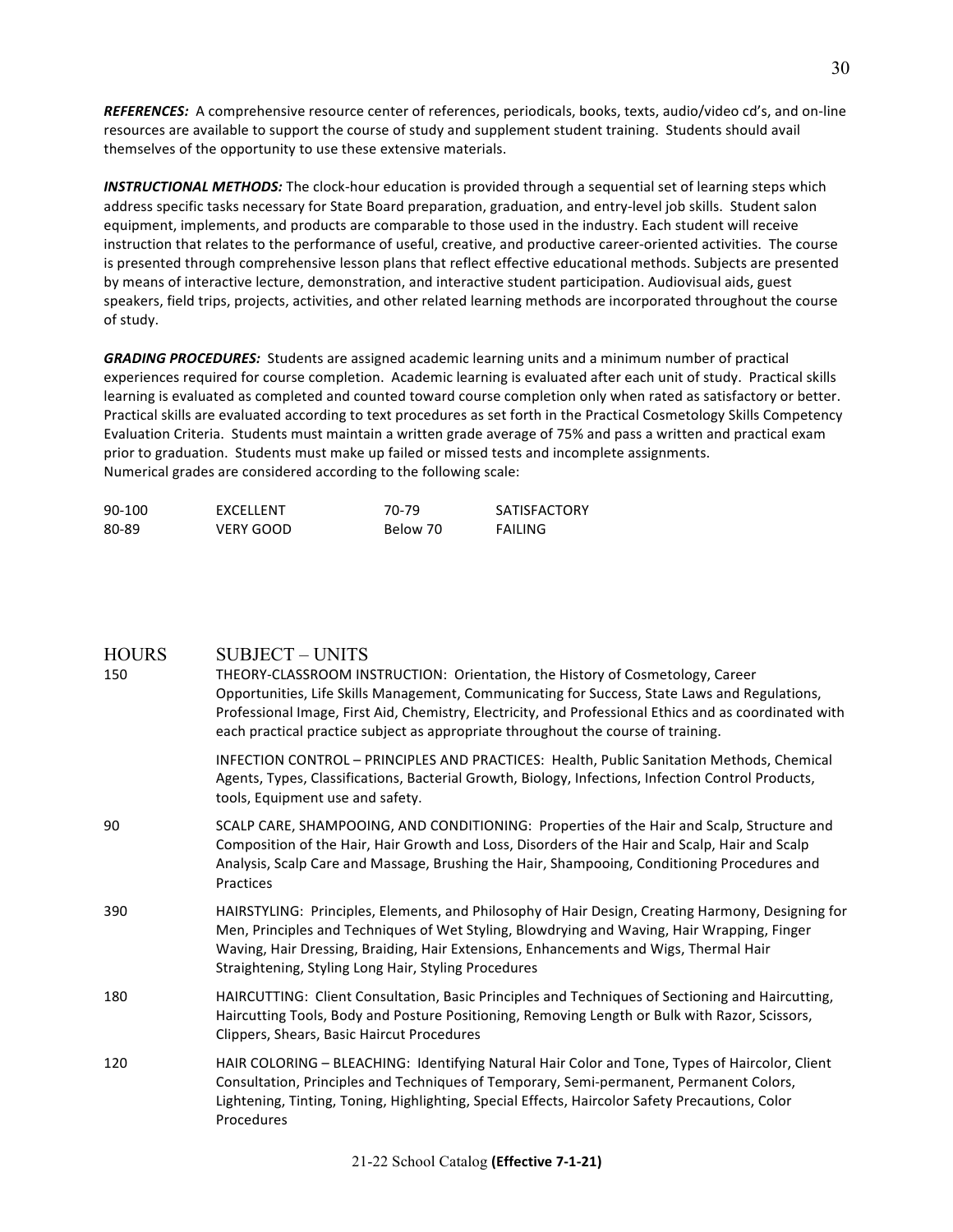| 240  | CHEMICAL TEXTURE SERVICES: The Hair Structure, Principles and Techniques of Sectioning,<br>Wrapping, Processing, Curling, Relaxing and Curl Performing, Procedures                                                                                                                                                                                                                                                                                                                                |
|------|---------------------------------------------------------------------------------------------------------------------------------------------------------------------------------------------------------------------------------------------------------------------------------------------------------------------------------------------------------------------------------------------------------------------------------------------------------------------------------------------------|
| 60   | FACIALS AND MAKEUP: Skin Structure and Growth, Skin Disorders and Diseases, Skin Analysis and<br>Consultation, Determining Skin Type, Skin Care Products, Client Consultation, Facial Massage, Facial<br>Equipment, Electrotherapy and Light Therapy, Aromatherapy, Principles and Techniques of Skin<br>Chemical Problems, Histology of the Skin, Facial Treatments, Cosmetic Application, Artificial<br>Eyelashes, Removal of Unwanted Hair, Lash/Brow Tinting, Makeup Color Theory, Procedures |
| 90   | MANICURING, PEDICURING, NAIL EXTENSIONS: Nail Structure and Growth, Nail Disorders and<br>Diseases, Tools and Products, Principles and Techniques of Manicuring, Pedicuring and Advanced<br>Nail Techniques, Aromatherapy, Paraffin Wax Treatments, Nail Art, Procedures                                                                                                                                                                                                                          |
| 180  | SALON BUSINESS, RETAIL SALES: Fundamentals of Business Management, Opening a Salon,<br>Business Plan, Written Agreements, Licensing Requirements and Regulations, Laws, Salon<br>Operations, Policies, Practices, Compensation Packages, Payroll Deductions, Telephone Use,<br>Advertising, Sales, Communications, Public/Human Relations, Insurance, Seeking Employment, Job<br>Skills, and Salon Safety, Building Your Business                                                                 |
| 1500 | <b>TOTAL HOURS</b>                                                                                                                                                                                                                                                                                                                                                                                                                                                                                |

The above hour requirements must be met by each student in each category in order for the earned hours to be accepted by the applicable regulatory agency for examination. The generous portion of miscellaneous hours is to be applied as needed in Curriculum-related areas or if the student desires to specialize in a specific area.

## **INSTRUCTOR COURSE OUTLINE**

**TEXTS:** Milady's Master Educator Student Course Textbook Milady's Master Educator Student Exam Review

**COURSE DESCRIPTION:** The primary purpose of the instructor course is to train the student in basic teaching skills, educational judgments, proper work habits, and desirable attitudes necessary to pass the state board examination and for competency in job entry level positions as an instructor or related career avenue. The course is a 1000 clock hour course.

**COURSE OBJECTIVES:** Upon completion of the course of training and all course requirements, the determined graduate will be able to:

- 1. Project a positive attitude and a sense of personal integrity and self-confidence.
- 2. Practice proper grooming, poise and effective communication skills.
- 3. Understand employer/employee relationships and respect the need to deliver worthy service for value received.
- 4. Perform the basic skills necessary for teaching including writing lesson plans, performing lectures and demonstrations, directing student projects, using library resources and Audio-visual aids, conducting theory class instruction and measuring student achievement, supervising clinic operations, and maintaining required student records.
- 5. Apply the theory, technical information and related matter to assure sound judgments, decisions, and procedures.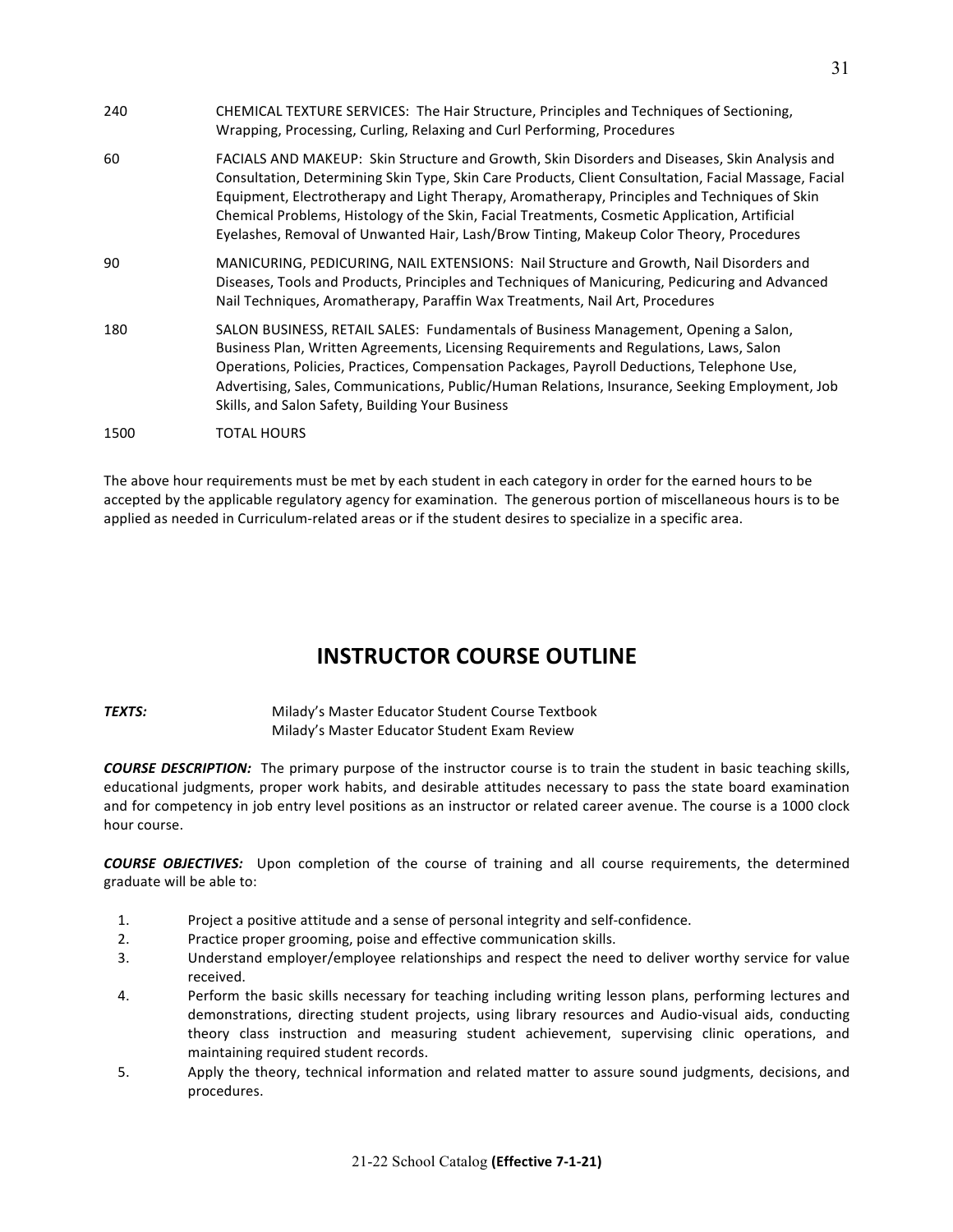To ensure continued career success, the graduate will continue to learn new and current educational practices for career development as a teacher and to maintain professional proficiency in cosmetology and related fields.

*EVALUATION:* of achievement in a given subject is the official responsibility of the assigned instructor, grading of achievement is based upon predetermined criteria, which are announced to the students at the beginning of the course.

**GRADING**: Students are assigned theory study and a minimum number of practical experiences required for course completion. Theory is evaluated after each unit of study. Practical assignments are evaluated as completed and counted toward course completion only when rated as satisfactory or better. Practical skills are evaluated according to text procedures, performance standards established by the state licensing agency, and the Practical Cosmetology Skills Competency Evaluation Criteria. Students must maintain a theory grade average of 75% or greater and pass a written and practical exam prior to graduation. Students must make up failed or missed tests and incomplete assignments. Numerical grades are considered according to the following scale:

| Written: | 90-100   | EXCELLENT           | Practical: | 90-100   | <b>FXCELLENT</b>    |
|----------|----------|---------------------|------------|----------|---------------------|
|          | 80-89    | VERY GOOD           |            | 80-89    | VERY GOOD           |
|          | 70-79    | <b>SATISFACTORY</b> |            | 70-79    | <b>SATISFACTORY</b> |
|          | BELOW 70 | <b>FAILING</b>      |            | BELOW 70 | <b>FAILING</b>      |

**INSTRUCTIONAL METHODS:** The clock-hour education is provided through a sequential set of learning steps that address specific tasks necessary for State Board preparation, graduation, and entry-level job skills. Clinic equipment, implements, and products are comparable to those used in the industry. The course is presented through comprehensive lesson plans that reflect effective educational methods. Subjects are presented by means of lecture, demonstration, and interactive student participation. Audiovisual aids, guest speakers, field trips, projects, activities, and other related learning methods are used for course delivery.

REFERENCES: A comprehensive library of references, periodicals, books, texts, and audio/video tapes are available to support the course of study and supplement the students' training. Students should avail themselves of the opportunity to use these extensive materials.

#### **INSTRUCTOR COURSE UNITS**

| <b>SUBJECT</b>                                                                                                                                                                                                                                                                                   | <b>HOURS</b> |
|--------------------------------------------------------------------------------------------------------------------------------------------------------------------------------------------------------------------------------------------------------------------------------------------------|--------------|
| <b>THEORY</b><br>Limited to orientation, state laws, regulations, professional image<br>and conduct, first aid, job seeking, compensation packages,<br>payroll deduction, fundamentals of business management, ethics,<br>principles of learning, teaching maturity, student learning principles | 150          |
| <b>INTRODUCTION TO TEACHING &amp; CURRICULUM</b><br>Preparation, presentation, application, testing, lecture, workbooks,<br>demonstrations, return demonstrations, discussion, question and answer,<br>projects, field trips                                                                     | 120          |
| <b>COURSE DEVELOPMENT AND LESSON PLANNING</b><br>Planning, analysis, implementation, benefits, outline, examples of<br>lesson plans, components of effective lesson plans, principles of lesson plans.                                                                                           | 150          |
| <b>TEACHING AIDS (used in classroom student teaching)</b><br>Film or videos, charts, mannequins, reference materials, chalkboard,<br>overhead projectors and transparencies.                                                                                                                     | 60           |
| <b>TESTING AND STUDENT EVALUATION</b><br>Measurement of student ability/achievement, diagnosis of student<br>weaknesses, motivation for study, oral and written testing.<br>21-22 School Catalog (Effective 7-1-21)                                                                              | 120          |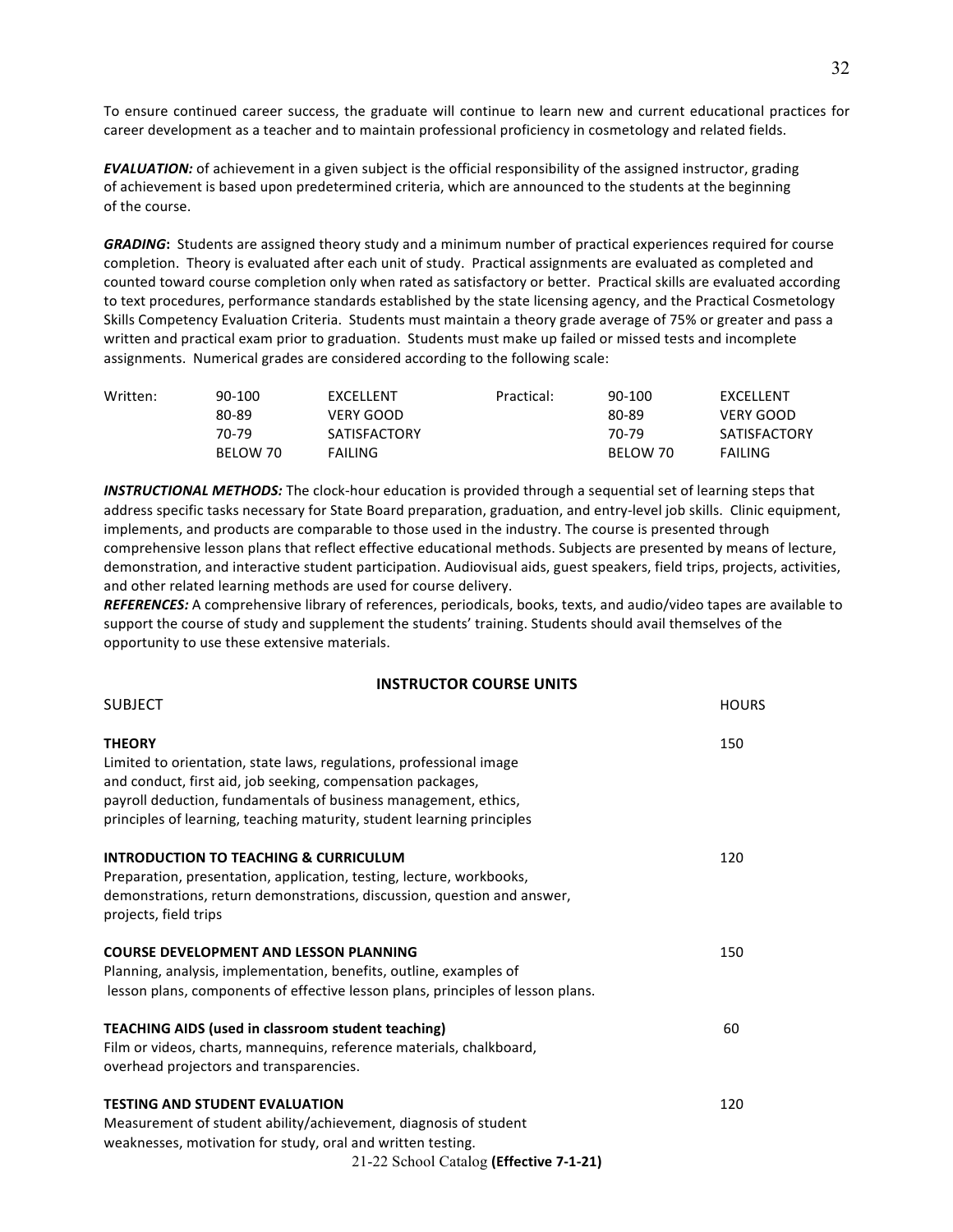| <b>TEACHING - ASSISTING IN THE CLASSROOM AND CLINIC</b><br>Independent classroom instruction, records and reports, safety measures,<br>classroom conditions and maintenance, class supervision and control,<br>classroom problems and solutions.               | 150 |
|----------------------------------------------------------------------------------------------------------------------------------------------------------------------------------------------------------------------------------------------------------------|-----|
| <b>PRACTICE TEACHING - CLASSROOM AND CLINIC</b><br>Independent clinic supervision, client communications/<br>receptions desk, inventory control, effective dispensary<br>procedures, supervision of clinic sanitation/client safety, technical skills ability. | 250 |

The above hour requirements must be met in each category in addition to all other licensing requirements to be eligible for the state licensing examination.

**TOTAL HOURS 1000** 

## **MANICURING COURSE OUTLINE**

**TEXTS**: Milady's Art and Science of Nail Technology Milady's Art and Science of Nail Technology Theory Workbook Milady's Art and Science of Nail Technology Exam Review

**COURSE DESCRIPTION**: The primary purpose of the Manicuring course is to train the student in basic manipulative skills, safety judgments, proper work habits and desirable attitudes necessary for entry-level positions as a Nail Technician or related career avenue. The 600 hour course is measured in clock hours.

**COURSE OBJECTIVES:** Upon completion of the course of training and all course requirements, the determined graduate will be able to:

- 1. Project a positive attitude and a sense of personal integrity and self-confidence.
- 2. Practice proper grooming, poise, and effective communication skills.
- 3. Understand employer / employee relationships and respect the need to deliver worthy service for value received.
- 4. Perform the basic manipulative skills in manicuring, pedicuring and various methods of nail extensions.
- 5. Apply the theory, technical information and related matter to assure sound judgments, decisions, and procedures.

To ensure continued career success, the graduate will continue to learn new and current information related to techniques, trends, and methods for career development in nail technology and related fields.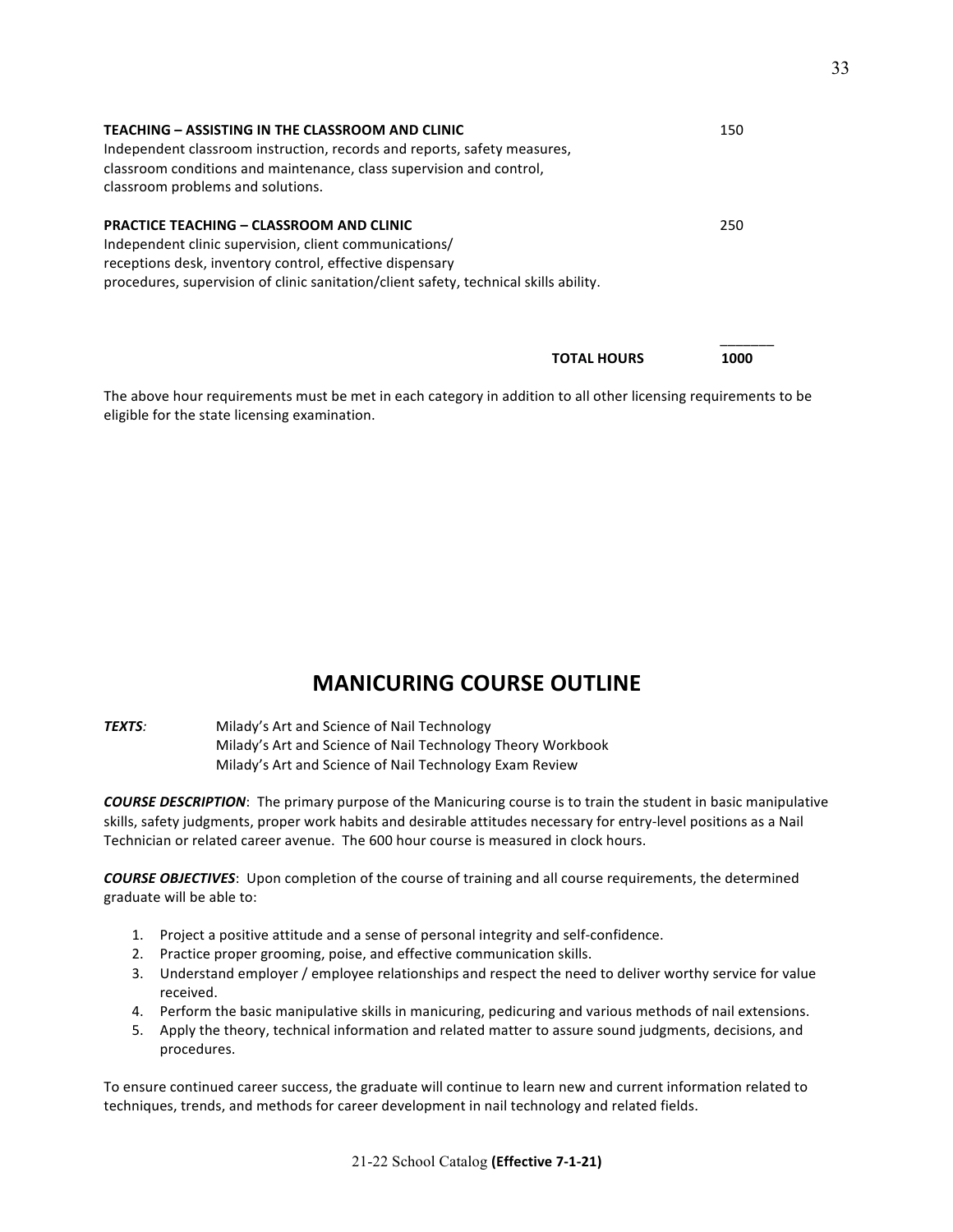**EVALUATION:** OF ACHIEVEMENT IN A GIVEN SUBJECT IS THE OFFICIAL RESPONSIBILITY OF THE ASSIGNED INSTRUCTOR. GRADING OF ACHIEVEMENT IS BASED UPON PREDETERMINE CRITERIA WHICH ARE ANNOUNCED TO THE STUDENT AT THE BEGINNING F THE COURSE.

GRADING: Students are assigned theory study and a minimum number of practical experiences required for course completion. Theory is evaluated after each unit of study. Practical assignments are evaluated as completed and counted toward course completion only when rated as satisfactory or better. Practical skills are evaluated according to text procedures, performance standards established by the state licensing agency, and the Practical Cosmetology Skills Competency Evaluation Criteria. Students must maintain a theory grade average of 75% or greater and pass a written and practical exam prior to graduation. Students must make up failed or missed tests and incomplete assignments. Numerical grades are considered according to the following scale:

| Written: | 90-100   | <b>FXCELLENT</b>    | Practical: | 90-100   | <b>FXCFLLFNT</b> |
|----------|----------|---------------------|------------|----------|------------------|
|          | 80-89    | VERY GOOD           |            | 80-89    | VERY GOOD        |
|          | 70-79    | <b>SATISFACTORY</b> |            | 70-79    | SATISFACTORY     |
|          | BELOW 70 | <b>FAILING</b>      |            | BELOW 70 | <b>FAILING</b>   |

*INSTRUCTIONAL METHODS:* The clock-hour education is provided through a sequential set of learning steps that address specific tasks necessary for State Board preparation, graduation, and entry-level job skills. Clinic equipment, implements, and products are comparable to those used in the industry. The course is presented through comprehensive lesson plans that reflect effective educational methods. Subjects are presented by means of lecture, demonstration, and interactive student participation. Audiovisual aids, guest speakers, field trips, projects, activities, and other related learning methods are used for course delivery.

*REFERENCES:* A comprehensive library of references, periodicals, books, texts, and audio/video tapes are available to support the course of study and supplement the students' training. Students should avail themselves of the opportunity to use these extensive materials.

#### **MANICURING UNITS OF INSTRUCTION AND HOURS:**

| <b>SUBJECT</b>                                                                                                                                                                                                                                                                                                                                                                                                                                   | <b>HOURS</b> |
|--------------------------------------------------------------------------------------------------------------------------------------------------------------------------------------------------------------------------------------------------------------------------------------------------------------------------------------------------------------------------------------------------------------------------------------------------|--------------|
| <b>ORIENTATION, THEORY, SALON MANAGEMENT</b>                                                                                                                                                                                                                                                                                                                                                                                                     | 120          |
| State Laws, Regulations, Professional Image,<br>First Aid, Chemistry, Electricity, Job Seeking, Ethics,<br>Hygiene, Grooming, Personality Development,<br>Success Principles, Sales, Communications, Business<br>Planning, Written Agreements, Salon Operations, Policies<br>And Practices, Employees Compensation, Payroll Deductions,<br>Telephone Use, Advertising, Public Relations, Insurance, Goal<br>Setting, Occupational Safety, Health |              |
| STERILIZATION, SANITATION, BACTERIOLOGY,<br><b>MISCELLANEOUS</b>                                                                                                                                                                                                                                                                                                                                                                                 | 40           |
| <b>Public Sanitation, Sanitation Methods, Chemical</b><br>Agents, Types and Classifications, Bacterial Growth<br>And Infections                                                                                                                                                                                                                                                                                                                  |              |

#### *MANICURING, PEDICURING, NAIL EXTENSIONS* 440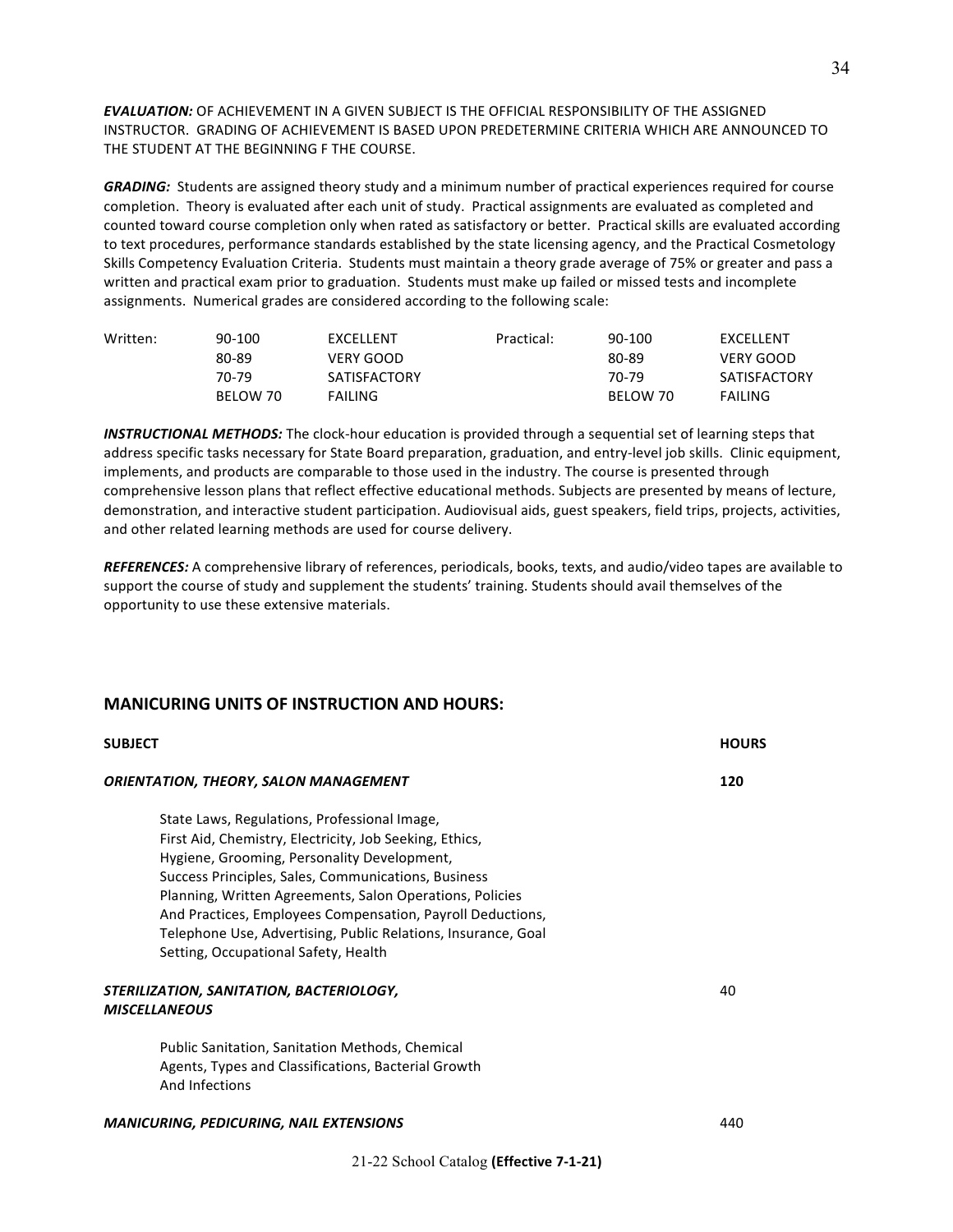Nail Diseases, Disorders, Anatomy, Nail and Hand Care, Theory of Massage, Terms, Implements, Treatments, Plain, Hot Oil, Electric, and Men's Manicure, Pedicures, Nail Extensions, and Advanced Nail Techniques

**TOTAL HOURS 600**

\_\_\_\_\_\_\_

## **ESTHETICIAN COURSE OUTLINE**

**TEXTS:** Milady's Standard Esthetics Fundamentals Textbook Milady's Standard Esthetics Fundamentals Theory Workbook Milady's Standard Esthetics Fundamentals Exam Review

#### *COURSE DESCRIPTION:*

The primary purpose of the Esthetician Course is to train the student in the basic manipulative skills, safety judgments, proper work habits, and desirable attitudes necessary to pass the State Board examination and for competency in job entry-level positions as an Esthetician or related career avenue. The program is a 600 clock hour course (18 weeks).

#### *COURSE OBJECTIVES:*

Upon completion of the course training and all course requirements, the determined graduate will be able to:

- 1. Project a positive attitude and a sense of personal integrity and self-confidence.
- 2. Practice proper grooming and effective communications skills and visual poise.
- 3. Understand employer–employee relationships and respect the need to deliver worthy service for the value received.
- 4. Perform the basic manipulative skills required for facial massage, effective use of required implements and equipment, proper application of corrective makeup, unwanted hair removal, and lash/ brow tinting.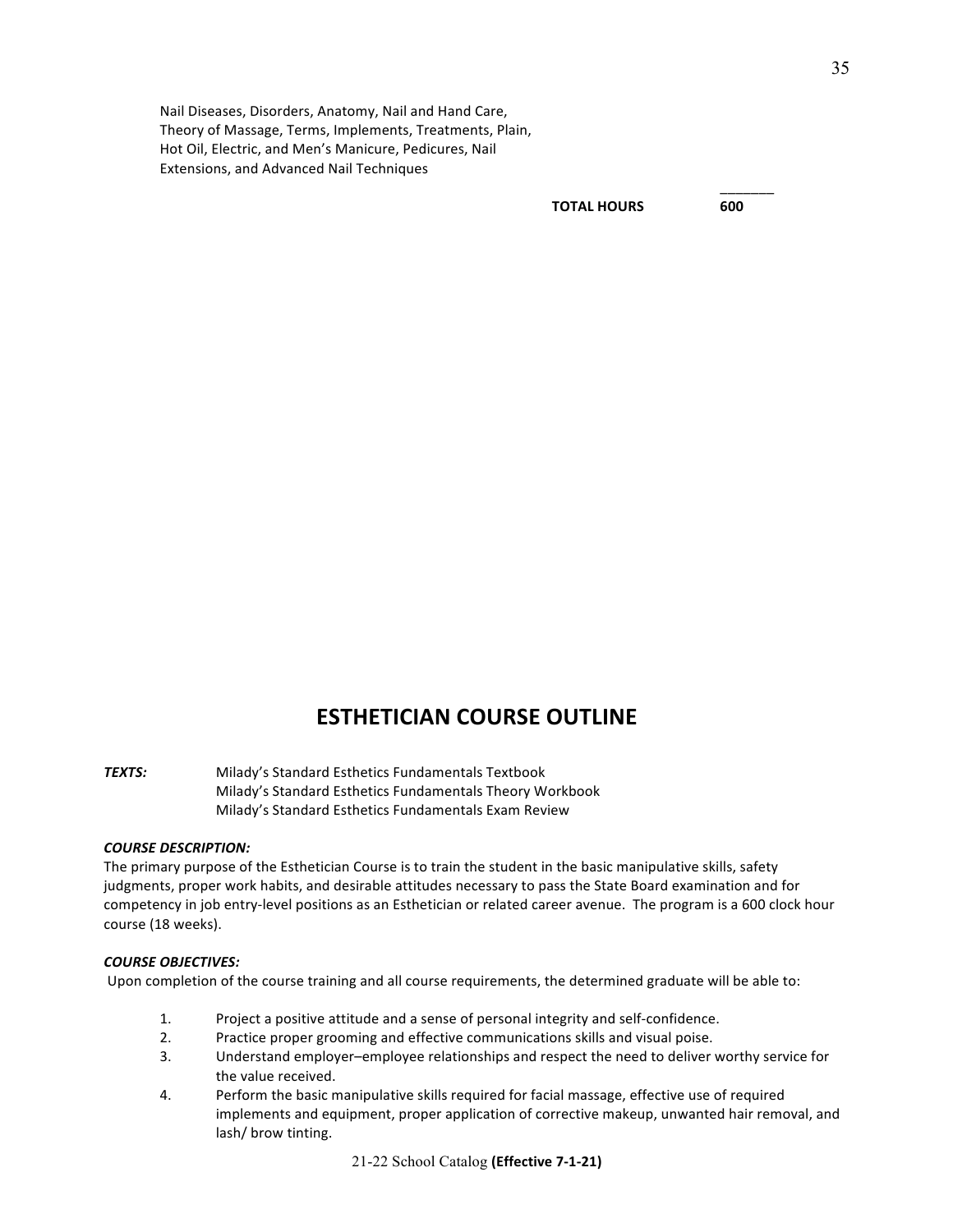5. Apply the theory, technical information, and related matter to assure sound judgments, decisions, and procedures.

To ensure continued career success, the graduate will continue to learn new and current information related to techniques, trends, fashions, and methods for career development in esthetics and related career positions.

**GRADING PROCEDURES:** Students are assigned theory study and a minimum number of practical experiences. Theory is evaluated after each unit of study. Practical assignments are evaluated as completed and counted toward course completion only when rated as satisfactory. If the performance does not meet satisfactory requirements, it is not counted and the performance must be repeated. At least two comprehensive practical skills evaluations will be conducted during the course of study. Practical skills are evaluated according to text procedures and performance standards established by the state licensing agency and are set forth in practical skills evaluation criteria adopted by the school. Students must maintain a theory grade average of 75% or greater and pass a FINAL written and practical exam prior to graduation. Students must make up failed or missed tests and incomplete assignments. Numerical grades are considered according to the following scale:

| 90-100   | <b>FXCELLENT</b>    | Practical: |       | <b>FXCELLENT</b>   |
|----------|---------------------|------------|-------|--------------------|
| 80-89    | VERY GOOD           |            | 80-89 | VERY GOOD          |
| 70-79    | <b>SATISFACTORY</b> |            | 70-79 | SATISFACTORY       |
| BELOW 70 | <b>FAILING</b>      |            |       | <b>FAILING</b>     |
|          |                     |            |       | 90-100<br>BELOW 70 |

**INSTRUCTIONAL METHODS:** The clock-hour education is provided through a sequential set of learning steps that address specific tasks necessary for State Board preparation, graduation, and entry-level job skills. Clinic equipment, implements, and products are comparable to those used in the industry. The course is presented through comprehensive lesson plans that reflect effective educational methods. Subjects are presented by means of lecture, demonstration, and interactive student participation. Audiovisual aids, guest speakers, field trips, projects, activities, and other related learning methods are used for course delivery.

*REFERENCES:* A comprehensive library of references, periodicals, books, texts, and audio/video tapes are available to support the course of study and supplement the students' training. Students should avail themselves of the opportunity to use these extensive materials.

UNITS OF INSTRUCTION AND HOURS: Health, sanitation, infection control, chemistry, electricity, anatomy and physiology, the use and safety of products, and the use and safety of tools and equipment are included in both theory and practical study within the applicable units of study. In addition, students learn career and employment information including professional ethics, effective communications and human relations, compensation packages and payroll deductions, and the fundamentals of business management applicable to the program. *HOURS SUBJECT—UNIT*

80 **BACTERIOLOGY, STERILIZATION, SANITATION AND SAFETEY:** General salon/clinic safety; first aid; hazardous materials communications; local, state, and federal safety codes; salon/clinic rules and regulations. Types and classifications; bacterial growth and reproduction; bacterial infections and their prevention; immunity and body defenses; methods of infection control; physical and chemical agents 180 **SCIENCES: HISTOLOGY, DERMATOLOGY and PHYSIOLOGY OF THE SKIN** ANATOMY, PHYSIOLOGY, AND NUTRITION: Cells, tissues, and organs; body systems; importance of water; nutrition for healthy skin and longevity STRUCTURE AND FUNCTIONS OF THE SKIN: Physiology and histology of the skin; structure and functions of the skin; hair structure and functions with appendages; relation to esthetics (nails, sebaceous glands, and sweat glands) CHEMISTRY: Chemistry and matter as related to esthetics; chemical reactions and solutions/elements; compounds and mixtures/biochemistry; the pH scale CHEMISTRY AS APPLIED TO COSMETICS: Cosmetics; skin care products; massage creams and oils, ampoules, scrubs, new technologies; FDA laws governing cosmetics and cosmetic safety